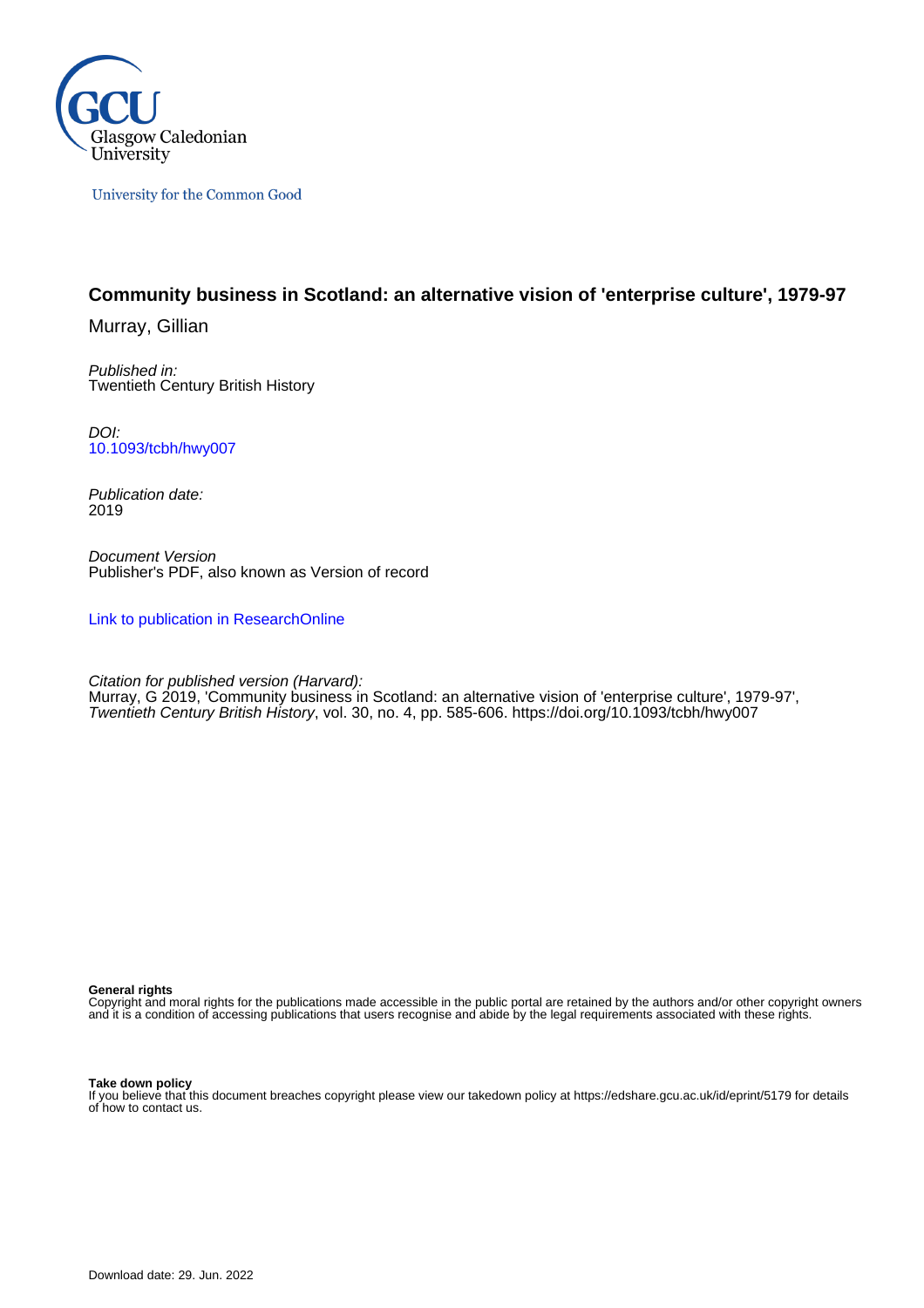Gillian Murray\*, Glasgow Caledonian University, UK ............................................

# Community Business in Scotland: An Alternative Vision of 'Enterprise Culture', 1979–97

#### Abstract

The force and coherency with which Margaret Thatcher and her inner circle outlined their vision for 'enterprise culture', like so many aspects of Thatcherism, have masked the complexity of its origins and the histories of alternative responses. This article provides a history of an alternative vision for enterprise culture by examining the community business movement in Scotland, the largest experiment of its kind in the UK in the 1980s and a forerunner of social enterprise. Working across Scotland, but with a hub of activity in the Strathclyde region, practitioners worked with local people to find ways to develop their neighbourhood economy while improving their environment, creating jobs, and developing services needed in their area. This article outlines the origins of the movement, the shared values of its founding members, and how their training in community development informed the community business model. It analyses how practitioners put their ideas into practice and the reasons behind the fragmentation of the movement in the 1990s. It argues that although at face value the concept of community business may appear to chime with the dominant political rhetoric of Thatcher's 'enterprise culture', the history of the movement provides a signpost to an alternative, if unrealised, vision for Scotland's recovery from social and economic depression. Where previous historical research has focused on the political consequences of Thatcher's policies in Scotland, this research connects this discussion to the transformation of Scotland's civic society in the wake of deindustrialization.

The force and coherency with which Margaret Thatcher and her inner circle outlined their vision for 'enterprise culture', like so many aspects of Thatcherism, have masked the complexity of its origins and the

<sup>\*</sup> gillian.murray2@gcu.ac.uk

<sup>©</sup> The Author(s) [2018]. Published by Oxford University Press. This is an Open Access article distributed under the terms of the Creative Commons Attribution License ([http://creativecommons.org/licenses/by/4.0/\)](XPath error Undefined namespace prefix), which permits unrestricted reuse, distribution, and reproduction in any medium, provided the original work is properly cited.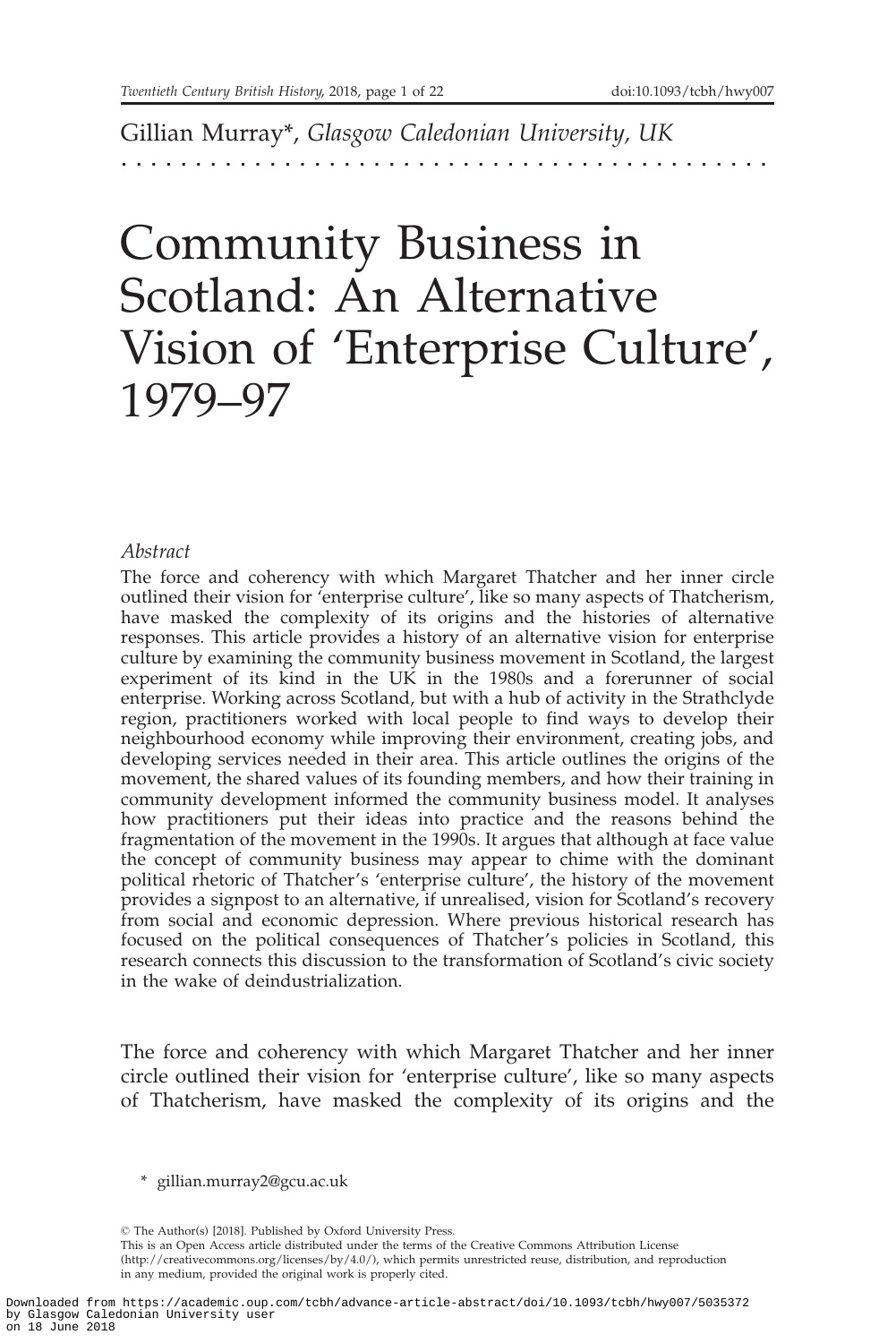histories of alternative responses.<sup>1</sup> Thatcher outlined her vision for enterprise culture in a set of speeches in the mid-1980s, where the promotion of self-employment and flexible working was set alongside 'smashing unnecessary bureaucracy and red tape'.<sup>2</sup> However, the Thatcherite vision of an enterprise culture can be placed alongside a broad trend, apparent from the mid-1970s, to replace institutions based around 'development' with a new infrastructure based on 'enterprise'.<sup>3</sup> Moreover, recent reinterpretations of popular individualism in the 1970s have complicated the 'rise and decline' narrative of social democracy and suggested that the rise of community action and initiatives around worker participation provides evidence of 'left-wing responses to growing demands for autonomy and control'.<sup>4</sup> This article explores one such example by studying the community business movement in Scotland, the largest experiment of its kind in the UK in the 1980s. It reveals an approach to enterprise, shaped by collectivism and strong links with local authorities and motivated by a commitment to the practice of community development as an illuminative counterpoint to Thatcher's enterprise vision. This article explores how and why community business developed in Scotland at this time and how it encountered and grappled with its Thatcherite counterpart and offers a route to reinterpret its legacy.

Scotland's experience of deindustrialization and the resulting social and economic depression of the late twentieth-century underpins why a group of practitioners steeped in ideas of mutualism and co-operation would begin to promote enterprise as a vehicle for social change. Unemployment levels in Scotland rose from 4.6 per cent in 1973 to 8 per cent in 1979, $5$  in comparison to UK national averages of 2.7 and 5.7 per cent respectively.<sup>6</sup> Community workers argued that in the neighbourhoods where community businesses were generally established rates were far higher, between 30 and 50 per cent.<sup>7</sup> The country's narrow industrial base had been cited as a point of economic vulnerability

<sup>1</sup> Ben Jackson and Robert Saunders, eds, *Making Thatcher's Britain* (Cambridge, 2012); Russell Keat and Nicholas Abercrombie, eds, *Enterprise Culture* (London, 1991).

<sup>2</sup> The Times, 4 June 1986, 2.<br><sup>3</sup> Ewen A. Cameron, *Impaled upon a Thistle: Scotland since 1880* (Edinburgh, 2010), 247–8.

<sup>4</sup> Emily Robinson, Camilla Schofield, Florence Sutcliffe-Braithwaite, Natalie Thomlinson, 'Telling Stories about Post-War Britain: Popular Individualism and the

<sup>5</sup> David Stewart, *The Path to Devolution and Change* (New York, NY, 2010), 27.<br><sup>6</sup> Robert Price and George Sayers Bain, 'The Labour Force', in A. H. Halsay, ed., *British* Social Trends since 1900: A Guide to the Changing Social Structure of Britain (London, 1988), 174.

 $7$  The Archive Centre, Glasgow Caledonian University (AC GCU), Social Enterprise Collection (Scotland), SECS/JP/2/2/1/1/005, The Development of Community Businesses in Scotland, A Funding Proposal Submitted to the European Economic Community by Community Business Scotland (1981), 1.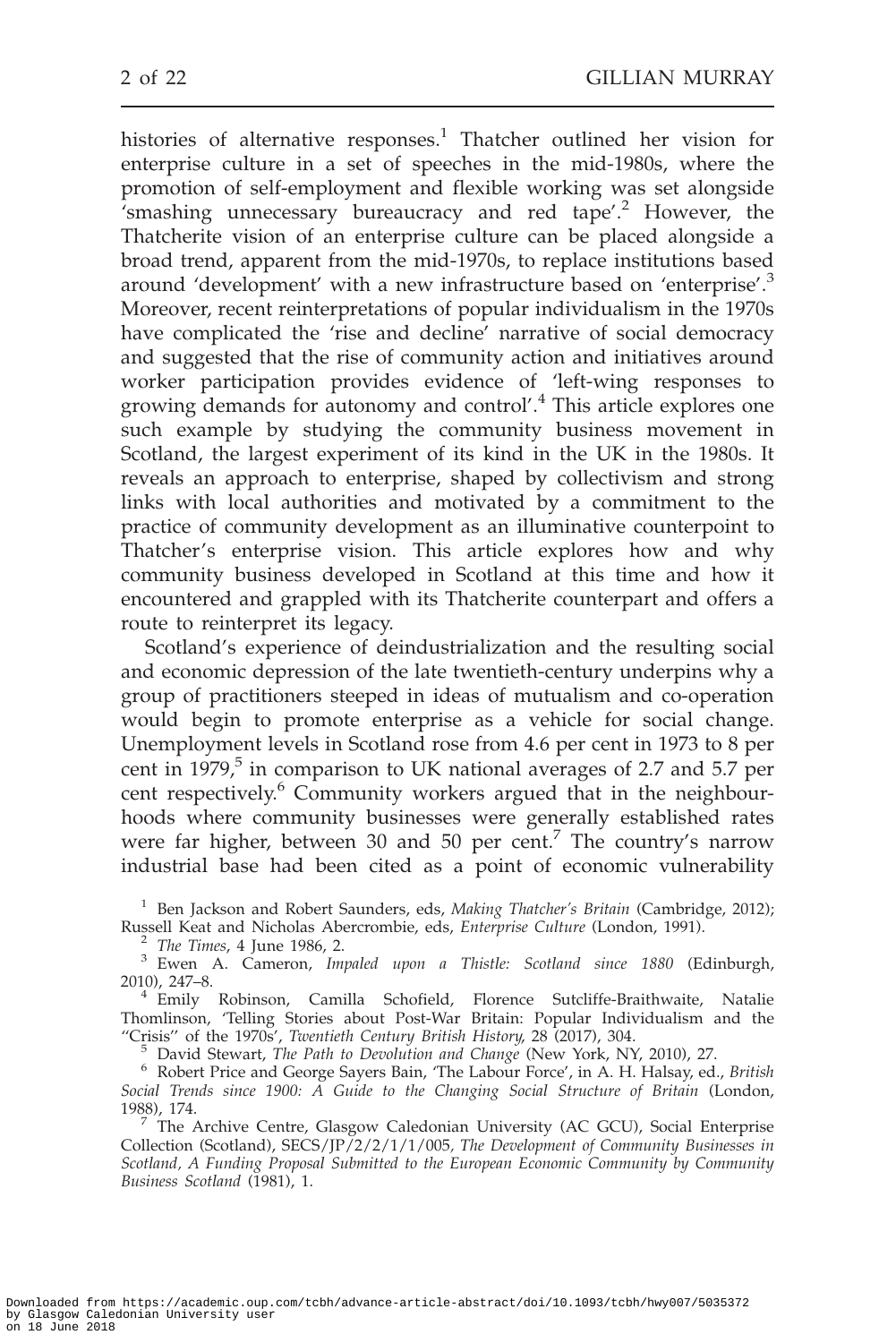during the depression of the 1930s.<sup>8</sup> In the 1970s and 1980s, it was not only the loss of jobs in heavy industry—mining, shipbuilding, and steel—that caused unemployment but also the loss of long-term and large-scale multinational employers that began to move their operations elsewhere.<sup>9</sup> Thatcher's policies compounded the negative effects of these trends, while also launching an attack on social housing and the public sector.<sup>10</sup> As historian David Stewart has argued, the effects of Thatcherism were felt most severely among the Scottish working class, but Thatcher's lack of sympathy also alienated the Scottish middle class.<sup>11</sup> It appeared that the era of large-scale operations providing mass employment was at an end. In this moment small-scale enterprises that served the needs of their local economy and offered a platform for sustainable employment appealed to local authorities, activists, and communities alike. This was the environment that prompted a group of community development professionals to adapt their practice to alleviate the worst effects of mass unemployment.

This group identified 'enterprise' as a valuable tool in the country's recovery, but it was conceptualized in different terms to Thatcher. Beginning to recover a history of the community business movement in Scotland contributes to a growing historical literature that highlights the tensions and contradictions of neo-liberalism to question its success.<sup>12</sup> Oral history work revisiting Scottish mining communities has emphasized the deep 'cultural scars' left by the effects of deindustrialization<sup>13</sup> and connected the slow recovery of these towns to a rise in Nationalism and support for devolution.<sup>14</sup> This article argues that alongside this political history there is a need to develop a social history examining how communities attempted to recover from the social and economic depression of the late twentieth century, the visions of the future that they generated, and how they changed Scotland in the process. As historian Jim Tomlinson has recently argued, the experience of deindustrialization 'conveys a hugely important truth about post-war Britain' that historians are only beginning to research.<sup>15</sup> Community

<sup>8</sup> Cameron, *Impaled upon a Thistle*, 131–5.<br><sup>9</sup> Neil Hood and Stephen Young, *Multinationals in Retreat: The Scottish Experience*<br>(Edinburgh, 1982), 51–4, 61, 141–3.

<sup>10</sup> Stewart, *The Path to Devolution and Change*, 226, 227.<br><sup>11</sup> Stewart, *The Path to Devolution and Change*, 44, 45.<br><sup>12</sup> Jim Tomlinson, 'De-industrialisation Not Decline: A New Meta-Narrative for Post-War British History', Twentieth Century British History, 27 (2016), 76–99; Sam Wetherell, 'Freedom Planned: Enterprise Zones and Urban Non-Planning in Post-War Britain,

Twentieth Century British History, 27 (2016), 226–89.<br><sup>13</sup> Andrew Perchard, '''Broken Men'' and ''Thatcher's Children'': Memory and Legacy<br>in Scotland's Coalfields', International Labor and Working-Class History, 84 (2013)

 $\frac{14}{1}$  Jim Phillips, *The Industrial Politics of Devolution: Scotland in the 1960s and 1970s* (Manchester, 2008).

<sup>15</sup> Tomlinson, 'De-industrialisation Not Decline', 88.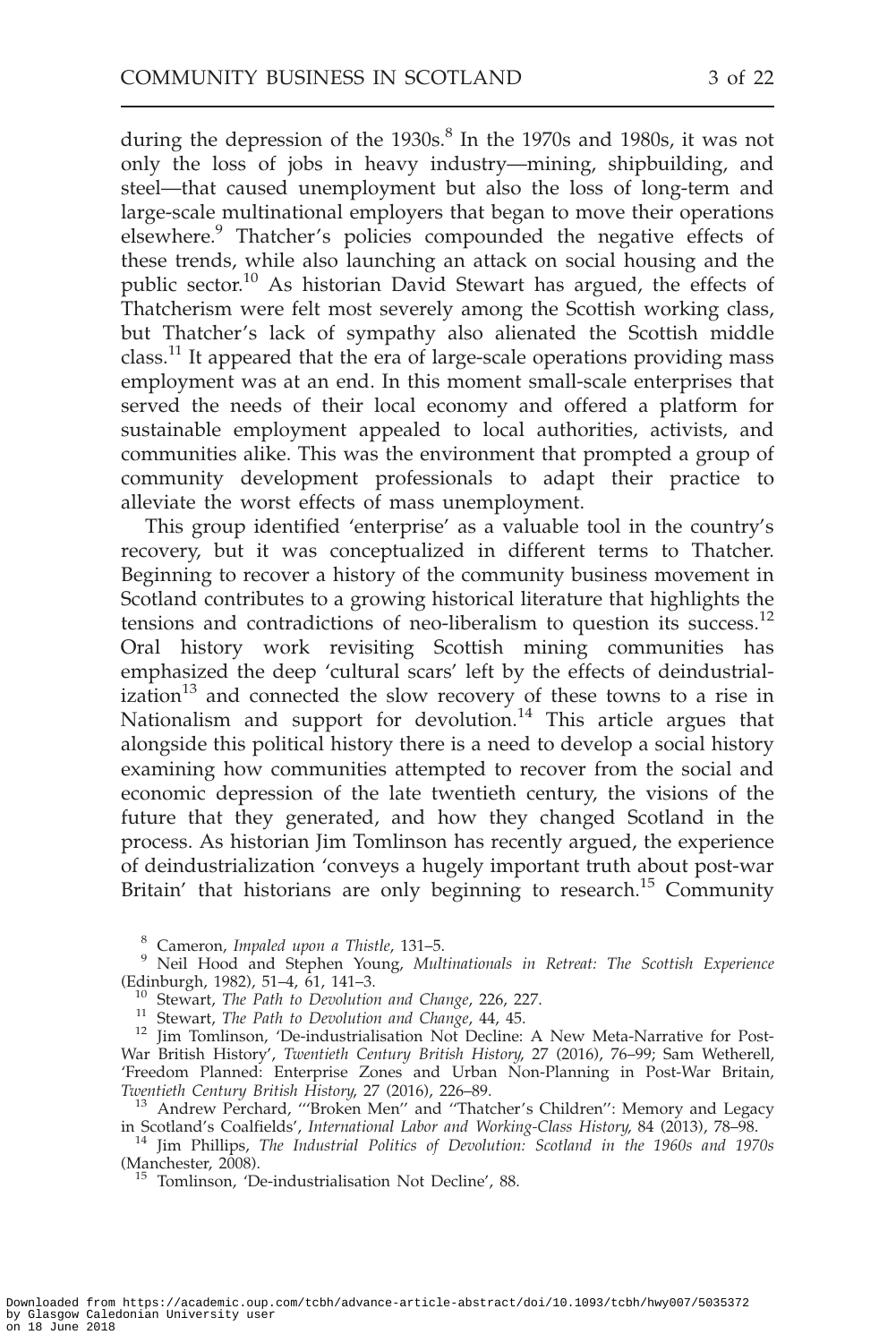business in Scotland has been recognized by geographers as the largest social enterprise programme in the UK, whose practice was highly regarded in social economy innovation.<sup>16</sup> The analysis presented here is based on extensive archival research using the John Pearce Collection held by Glasgow Caledonian University and oral histories recorded with ten of his contemporaries.<sup>17</sup> It uncovers the influence of the community business movement in the reconfiguring of Scottish civil society in the wake of deindustrialization, in which trade union efforts to save long-standing industries were eclipsed by voluntary and community groups tackling long-term unemployment.

This article provides a history of this alternative vision for enterprise culture and is organized into three sections. The first outlines the origins of the community business movement, analysing the shared values and visions of its founding members, and how their training and experience in community development informed the community business model. It provides points of comparison between community business and Thatcher's enterprise culture and the fault lines of the former's alternative vision. The middle section examines how the practitioners put their ideas into practice. It shows their successes in capturing the zeitgeist for community action, but the challenges in consistently achieving appropriate funding, and building a comprehensive infrastructure to support their work. A detailed analyses of the support received in setting up a community business is provided to further examine what was distinctive about the movement's practice and its effects on communities hit hard by the recession. The final section examines the reasons behind the fragmentation of the movement in the 1990s. It compares the fates of three community businesses to provide a comparison of the different approaches to dealing with the challenges that the movement faced at this time. It closes by reflecting on why the community business movement did not benefit from New Labour's promotion of the Third Sector, part of the Party's celebration of the inclusion of market practices in state and voluntary action.

#### Vision and Values: The Origins of Community Business in Scotland

Drawing on the UK-wide revival of the co-operative movement in the 1970s, a group of community development workers began to build a movement around what would become known as community

<sup>&</sup>lt;sup>16</sup> Ash Amin, Angus Cameron, and Ray Hudson, *Placing the Social Economy* (London, 2002).

 $<sup>7</sup>$  John Pearce was considered a pioneer of community business in Scotland and</sup> donated his personal papers to GCU in 2010. His donation forms part of the Social Enterprise Collection (Scotland).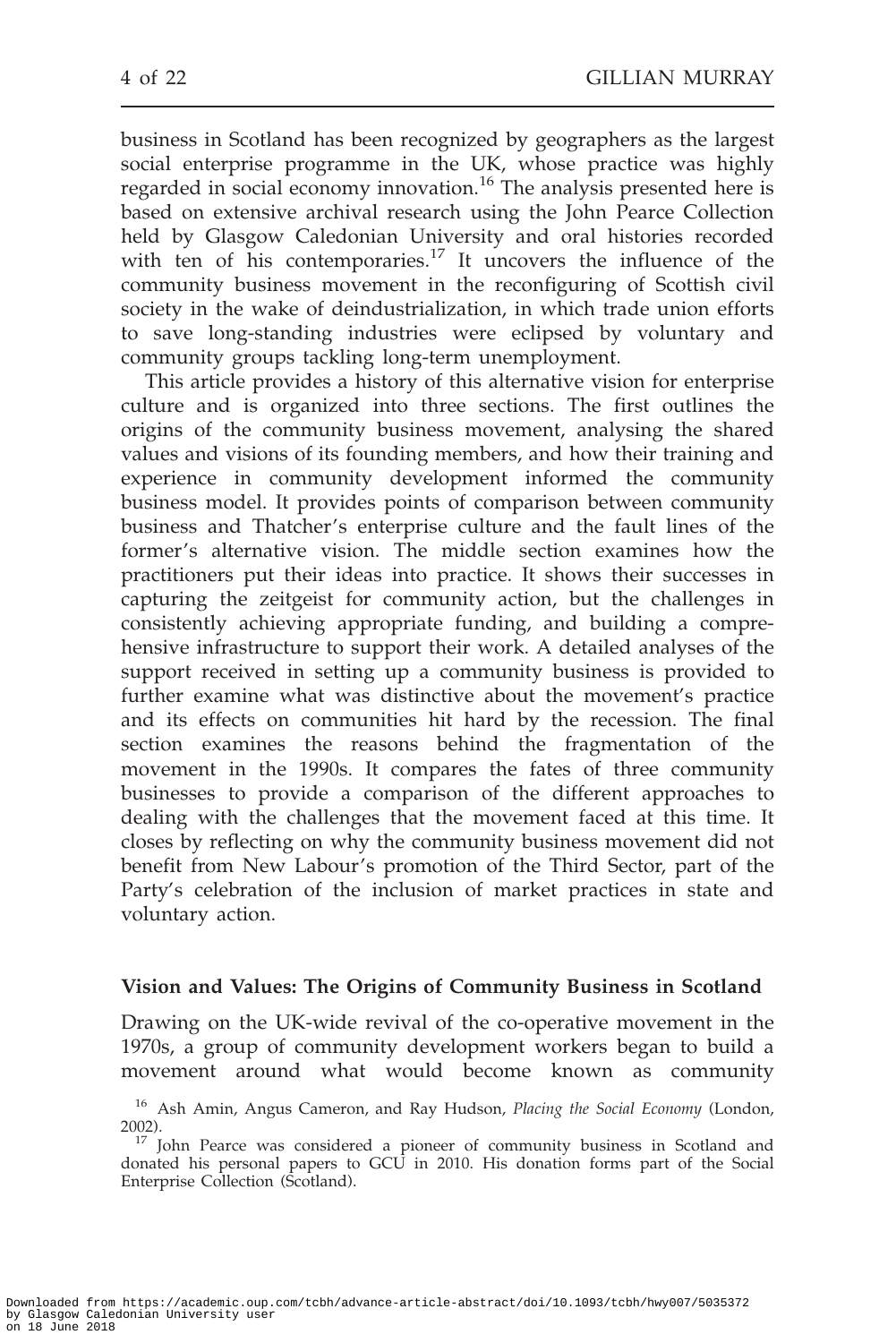business.<sup>18</sup> This section outlines the relevance of the revival of interest in co-operation in the 1970s to the origins of the community business movement, how community business pioneers pushed the boundaries of community development, and how they attempted to distinguish their vision from Thatcher's enterprise culture.

In assessing their own history, community business practitioners have cited the co-operative movement as an important precursor to their activities.<sup>19</sup> Their aim to trade in a way that contributed to social good meant they identified with the Rochdale Pioneers of the nineteenth century, who used their co-operative society to open shops that stocked fairly priced and good quality provisions. Members of the community business movement had been active in the revival of interest in co-operation in the 1970s. For example, one of the movement's pioneers, John Pearce, was a member of the Industrial Common Ownership Movement (ICOM est. 1971) and was for a time chair of its funding wing Industrial Common Ownership Finance (ICOF est. 1973). ICOM and ICOF provided a valuable network and source of funding for companies seeking to convert to co-operative working or establish workers' co-operatives in the 1970s. The Industrial Common Ownership Act (1976) provided ICOM with a grant of £20,000 per year for 5 years to support the development of workers' cooperatives. As a result, the Scottish Co-operative Development Committee (SCDC) was formed in 1977, of which Pearce was a founding member. This national funding was not continued by Margaret Thatcher's Conservative government in 1981. However, some local authorities, notably in London and the West Midlands, did continue to support the movement, an indication that the co-operative model was not part of Thatcher's vision for an enterprise culture, but that alternative enterprise practices developed locally.

Community business was first put into practice through a hub of community development experiments in the Strathclyde region. These drew directly from the community co-operatives scheme funded by the Highlands and Islands Development Board in 1976, which had been inspired by a similar scheme in Northern Ireland.<sup>20</sup> The Strathclyde Region was home to 2.5 million people, nearly half of the Scottish

<sup>20</sup> John Pearce, At The Heart of the Community Economy: Community Enterprise in a Changing World (London, 1993), 5, 6.

<sup>&</sup>lt;sup>18</sup> Although examples of community businesses could be found across the UK and practitioners visited and shared their learning across these sites, this article focuses on the distinct trajectory of the Scottish experiment, because of the unique funding it received

<sup>&</sup>lt;sup>19</sup> John Pearce, Social Enterprise in Anytown (London, 2003), 60–72; Steve Wyler, A History of Community Asset Ownership, Development Trusts Association (London, 2009); Social Value Lab, Social Enterprise in Scotland: Census 2015, <socialfirms.org.uk/wp-content/uploads/2015/09/census-final.pdf> accessed 4 September 2016.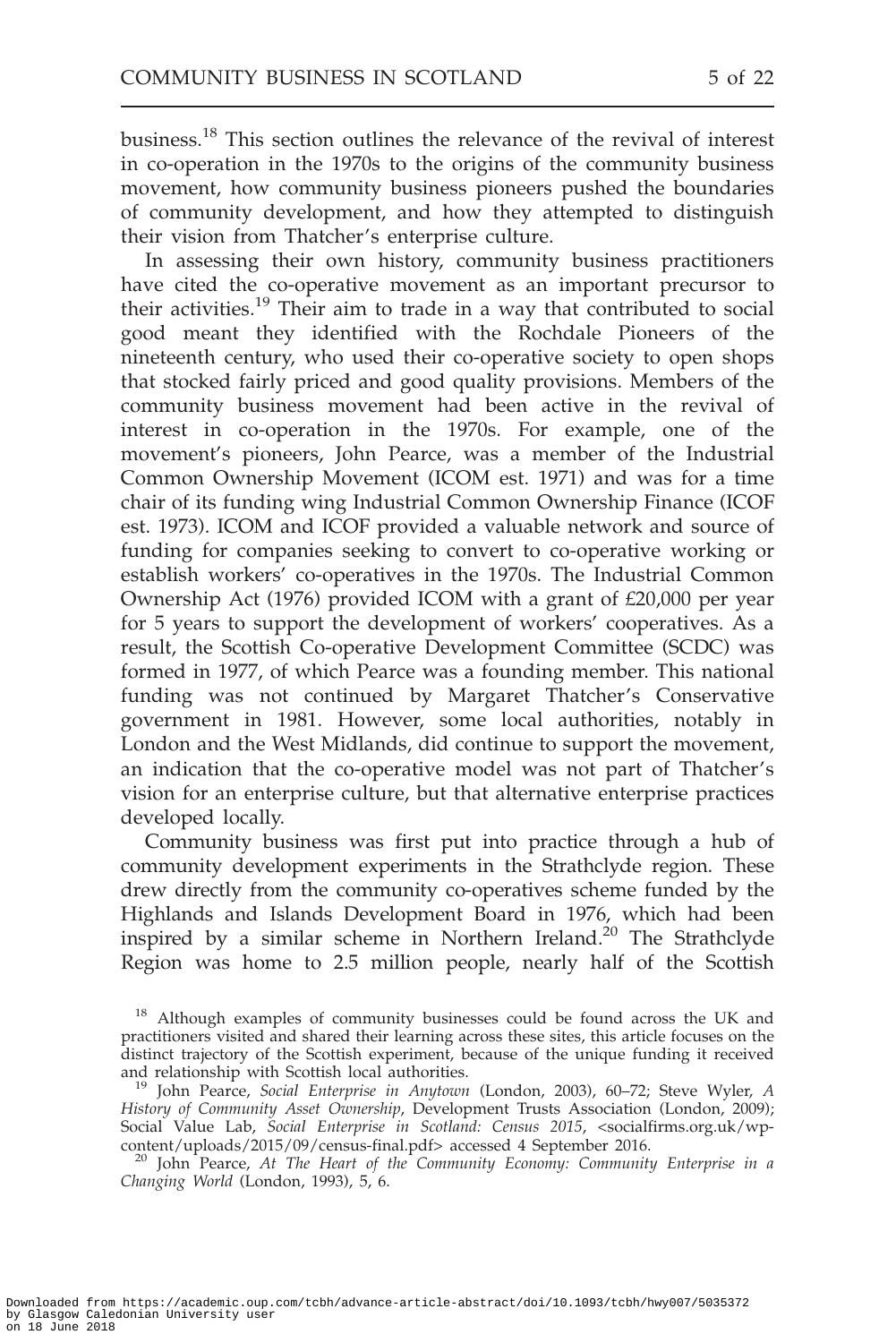population. Community development became an important aspect of the policy and practice of the newly created Strathclyde Regional Council (SRC) in the mid-1970s, as it grappled with how to tackle mass unemployment and increasing deprivation. At the peak of UK unemployment in the summer of 1986, 3.13 million people were out of work, with 358,988 of this total in Scotland. The Strathclyde region had the highest numbers of unemployed in Scotland at  $17.8$  per cent.<sup>21</sup> Ferguslie Park, Paisley, had been the site of the only Community Development Project (CDP) initiated by the Wilson government—and funded by the Home Office from 1969—based in Scotland. Geographically isolated from the other eleven projects it concentrated on neighbourhood development.<sup>22</sup> Reflecting on the policy documents that had come out of earlier community development work, in the mid-1970s, SRCs were sceptical about the level of change that could be achieved. Nevertheless the scale and concentration of social deprivation in the Region, the influence of key individuals who were committed to address these problems in co-operation with the community, and the confidence of a Labour-led council with a secure power base meant they were ideologically committed to a community development strategy.<sup>23</sup>

Some of the community development learning that SRC drew upon also came from individuals with experience of community development work in England. John Pearce had been recruited in 1972 to run one of twelve CDPs, in Cleator Moor (West Cumbria, England). Moving to Scotland in 1976 when the CDP project ended, he took with him an understanding that poverty not the poor themselves fuelled 'multiple deprivation'.<sup>24</sup> Pearce began to develop projects that looked beyond the workers' co-operative model, which generally tried to save jobs and stop workers becoming unemployed, to address the needs of the longterm unemployed. Backed by the Local Government Unit at Paisley College, a 'think tank' for community development in the region<sup>25</sup> and the Govan Area Resource Centre, Pearce started working on the Local Enterprise Advisory Project (LEAP) in 1978. Pearce's role was funded by an Urban Aid grant and operated in Strathclyde. His job was to 'work in a selected number of deprived neighbourhoods and explore alternative ways of creating lasting jobs',  $^{26}$  by assisting 'local groups in

<sup>21</sup> Stewart, The Path to Devolution and Change, 63.<br><sup>22</sup> Alan Barr, Practicing Community Development: Experience in Strathclyde (London, 1984),

6. <sup>23</sup> Barr, *Practicing Community Development*, 3–22.<br><sup>24</sup> Community Development Project. *Gilding the Ghetto: The State and the Poverty*<br>*Experiments* (London, 1977).

<sup>25</sup> Barr, Practicing Community Development, 7.<br><sup>26</sup> Alan McGregor et al., An Evaluation of Community Business in Scotland (Glasgow, 1988), 3.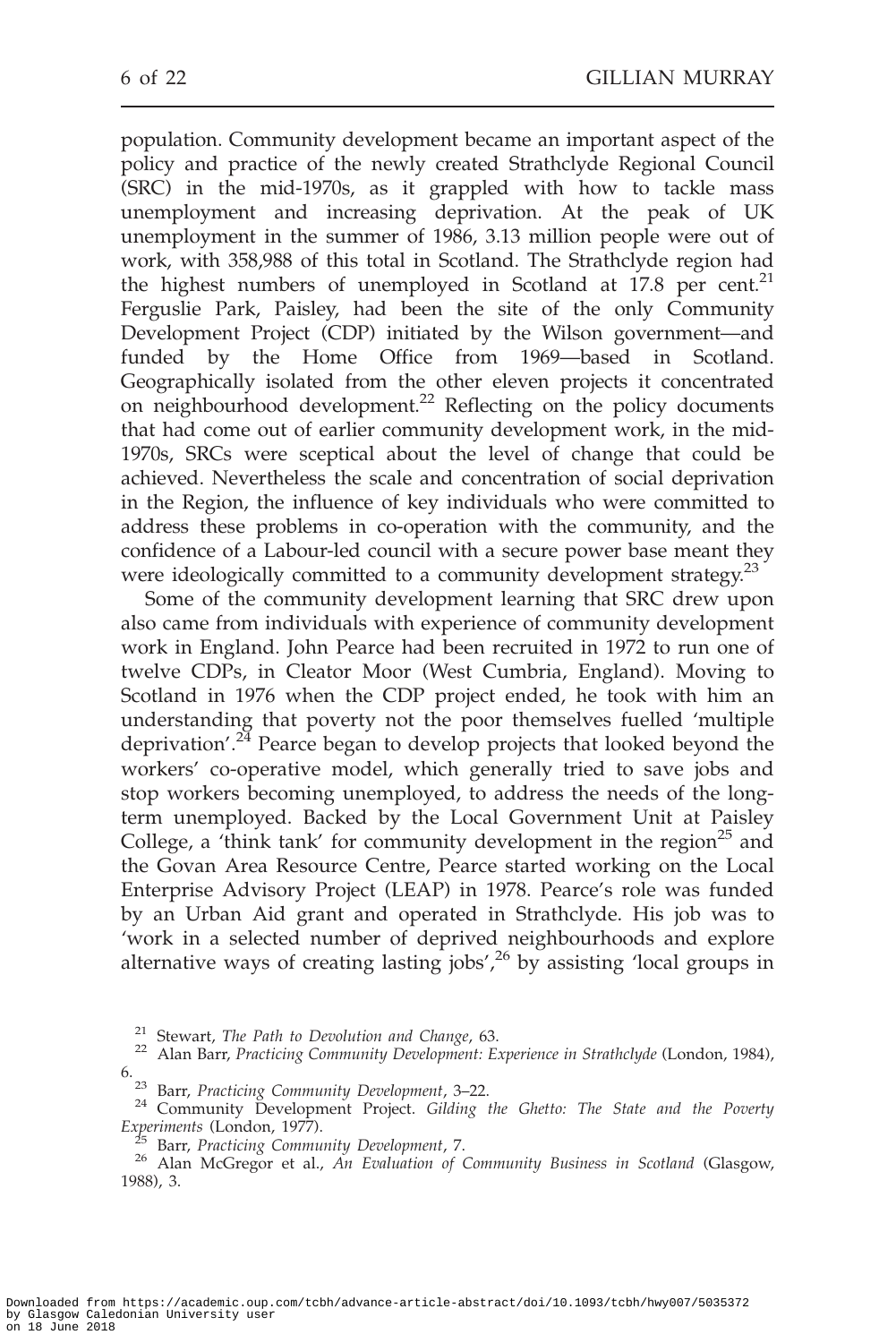creating self-help initiatives'.<sup>27</sup> This work alongside discussions at conferences and community groups led Pearce and others to search for a community development approach to the unemployment crisis.<sup>28</sup> For Pearce and those he worked with, collectively organized businesses provided the solution to a range of complex social and economic problems.

Community business married Pearce's work in community development and interest in co-operative working but tried to push this further into economic self-sufficiency for vulnerable communities. For community development workers to begin to engage with enterprise broke a major taboo, because it was perceived to cross the line from public sector work into work for private gain. From a public sector perspective, trading practices and the pursuit of profit were potentially exploitive. Meanwhile, local traders protested that public funds were being used to set up potentially viable businesses.<sup>29</sup> The following quote provides a descriptive definition of a community business:

A community business is a trading organisation which is set up, owned and controlled by the local community and which aims to create ultimately self-supporting jobs for local people and to be a focus for local development. Any profits made from its business activities go either to create more employment or provide local services or to assist other schemes of community benefit.<sup>30</sup>

The aim for the businesses to be controlled by the community and become self-supporting, rather than state funded, set the groups' ambitions apart from other community development initiatives. The requirement for any profits generated from trading activities to be used for community benefit set them apart from small, private traders.

Like voluntary organizations, individual community businesses evolved in reaction to the changing circumstances around them, which means very few organizations fit the purest definitions.<sup>31</sup> What distinguished community business from private enterprise, where ownership and control are conferred to shareholders and partners, was that in a community business ownership was vested in the membership of the business. Membership was secured on the basis of a small fee, typically £1, and encouraged from a geographical community or a

<sup>27</sup> Glen Buchanan, Little Pockets of Hope: The Establishment of Govan Workspace, a Community Business in Glasgow, (Paisley, 1984), 14.

<sup>28</sup> Buchanan, Little Pockets of Hope, 14.<br><sup>29</sup> Keith Hayton, 'Delivering promises? the rise, fall and rise of Scottish community business', *Scottish Affairs*, 19 (1997), 92–120.

 $\frac{30}{31}$  Buchanan, Little Pockets of Hope, ii.<br> $\frac{31}{31}$  Jeremy Kendall and Martin R. J. Knapp, 'A Loose and Baggy Monster: Boundaries, Definitions and Typologies', in Rodney Hedley, Justin Davis Smith, and Colin Rochester, eds, Introduction to the Voluntary Sector (London, 1994), 66–95.

Downloaded from https://academic.oup.com/tcbh/advance-article-abstract/doi/10.1093/tcbh/hwy007/5035372 by Glasgow Caledonian University user on 18 June 2018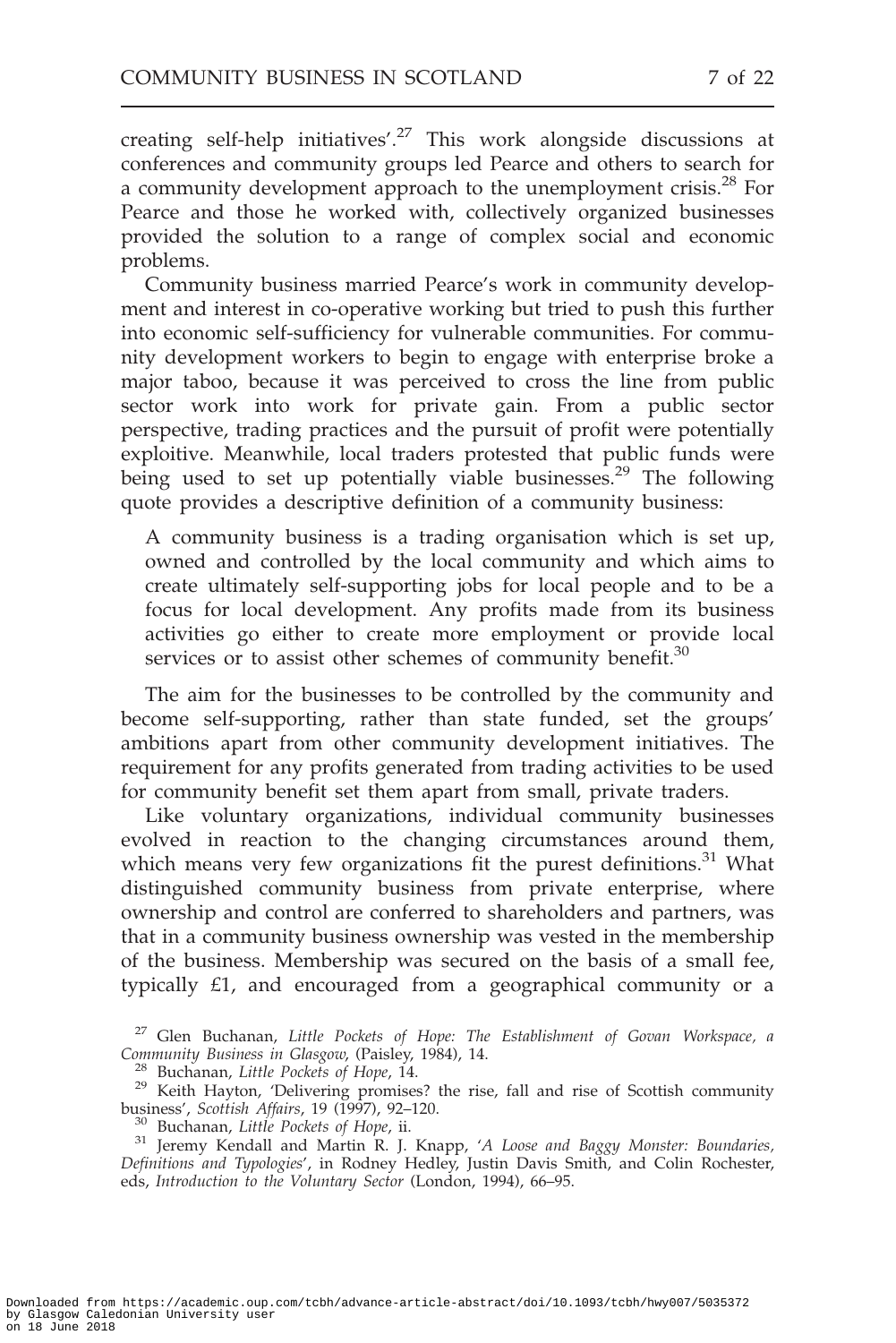community of interest. It is this form of membership that also distinguished community businesses from co-operatives. Where cooperatives could involve a significant financial investment from shareholder owners, the membership fees of community businesses were always nominal.<sup>32</sup> There is some evidence to suggest that as the movement gained momentum and gained expertise in accessing Urban Aid funding that some organizations began to use the label community business to access these funds when they were more accurately defined as charitable organizations, and that likewise some profitable community businesses became private enterprises.<sup>33</sup>

Although community businesses aspired to fund their activities through trade in reality around half of those operating between 1980 and 1986 received Urban Aid funding. In total this amounted to £4.2 million over this 6-year period. Urban Aid was a regeneration fund provided by the UK Government. Strathclyde Community Business (SCB) established in 1984 was set up to provide advice on funding, access to training, and practical help in developing business ideas. It also administered a block grant of Urban Aid funds to individual enterprises on behalf of SRC and Glasgow District Council.<sup>34</sup> A contemporary evaluation also found that almost half received smaller amounts of grant aid from local authorities and estimated that for every  $£1$  of public sector cash going into community business, another  $£1$  was raised though sales.<sup>35</sup>

Outside the Strathclyde Region, Community Enterprise Development Units were set up in eight out of nine Scottish regions; there was no unit in the Scottish Borders. By 1993 the units employed 100 staff between them and held a total budget of nearly  $£5$  million.<sup>36</sup> They operated on a similar basis to SCB but on a smaller scale, providing advice on legal and constitutional issues, development staff to work alongside local groups, custom-built training courses, and small-scale financial support that could be tapped quickly and flexibly.<sup>37</sup> These units were an important part of the infrastructure of community business in Scotland. Community Enterprise in Scotland (based in Glasgow) and Community Enterprise (based in Livingston, West Lothian) can trace their origins back to these units. However, others shut down during the reorganization of Urban Aid and the restructuring of local authorities in the mid-1990s. Regional social enterprise support in Scotland is now provided by Senscot established in 1999.

<sup>&</sup>lt;sup>32</sup> McGregor et al., *An Evaluation of Community Business in Scotland*, 2, 3.<br><sup>33</sup> Hayton, *Delivering Promises*?, 106.<br><sup>34</sup> McGregor et al., *An Evaluation of Community Business in Scotland*, 5.<br><sup>35</sup> McGregor et al., *A*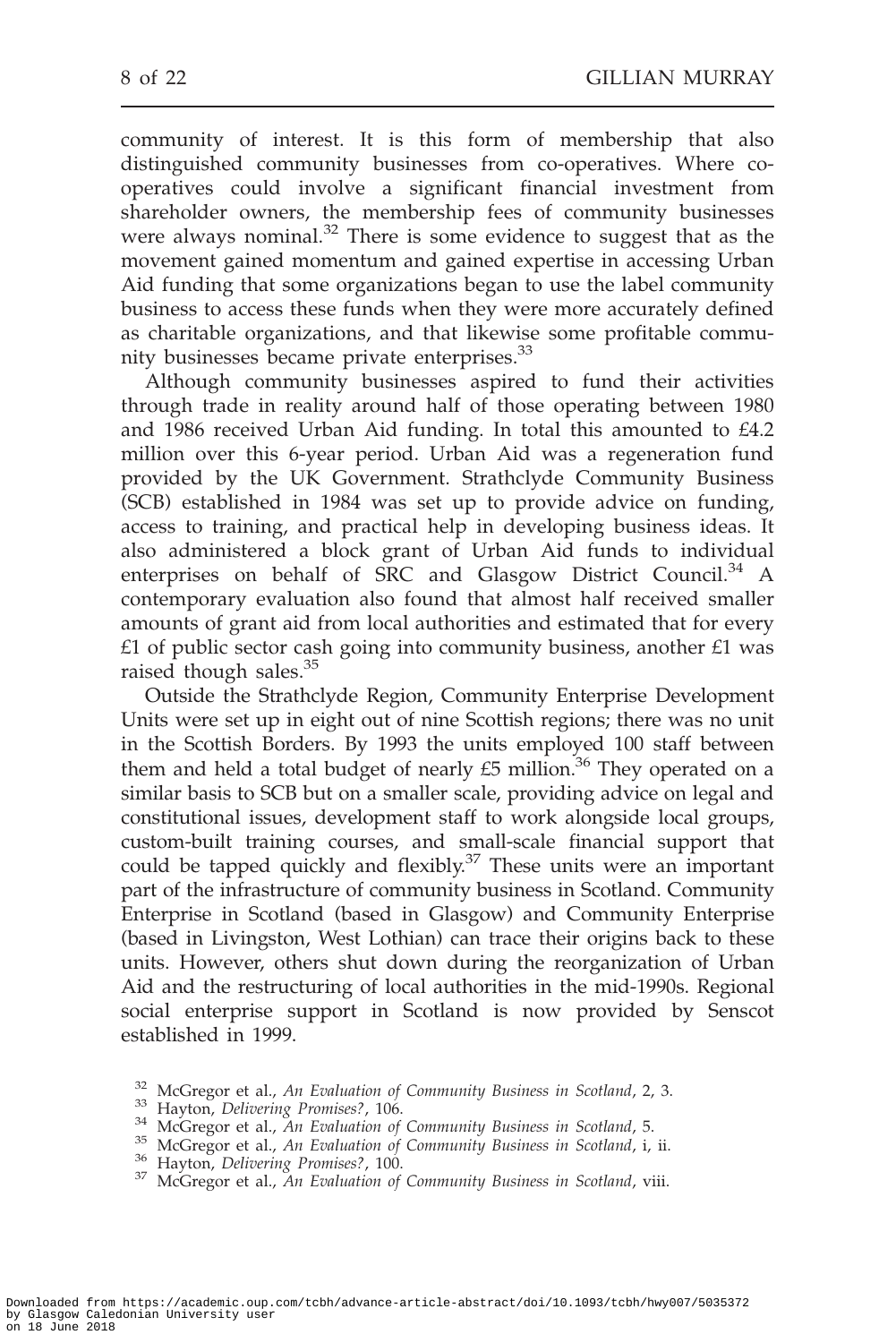Directories and annual reports suggest that between 1981 and 1984 numbers grew from 10 to  $35.^{38}$  In 1986, it was estimated that sixty-seven community businesses were trading, with an additional twenty-one community co-operatives in the Highlands and Islands.<sup>39</sup> An evaluation of community business in 1993 identified ninety-nine trading community businesses in Scotland.<sup>40</sup> This growth is comparable with other types of alternative enterprise in Scotland, and the number of workers co-ops rose from fifteen in 1979 to ninety in  $1987<sup>41</sup>$  The Directory of Community Businesses in Strathclyde Region for 1986 provides insight into the kinds of businesses and jobs created. Fourteen of the thirty-two community businesses listed had workspace elements, providing space, training, and support to set up small businesses. Workspaces were highly innovative at this time and will be discussed in more detail in later sections. Also highly prevalent were businesses based around security services, cleaning, home-knit production, gardening and building work, and printing services. These were all trading enterprises that were low cost to set up, made use of existing skills in the community, and provided local services in areas where the local economic activity was low.<sup>42</sup> The investment and infrastructure supporting collective responses to unemployment through trade and enterprise in collaboration with local authorities are indicative of the transformative experience of mass unemployment and how it forged new ways of working between state, voluntary, and community groups.

Where Thatcher's enterprise culture sought to reinvigorate the private sector whose spirit had been quashed by an overreaching and overbearing state, the work of Pearce and his colleagues exposes the fallacy of a simple public versus private dichotomy that Thatcherism sought to present and exploit. They worked in areas where there was an absence of any market-driven local economy, and the state was failing to meet people's basic needs, but contrary to the logic of neoliberalism advocated the need for the market and the state to work together to actively address poverty. The community business movement saw themselves as an active part of social democracy, rather than a mechanism to replace it. They had a fundamentally different understanding of poverty and the poor, and the roles of market and state, from Thatcher, which underpinned their enterprise vision.

<sup>&</sup>lt;sup>38</sup> AC GCU, Social Enterprise Collection (Scotland), SECS/JP/2/2/1/2/003, Community Business Scotland 3 Years on 1984 Report (1984), 15.

<sup>&</sup>lt;sup>39</sup> McGregor et al., An Evaluation of Community Business in Scotland, 3, 4.  $40$  Keith Hayton, Ivan Turock, Joan Gordon, and John Gray, Community Business in Scotland: A Final Report Submitted to Scottish Local Authorities and Scottish Enterprise National (Strathclyde, 1993), 38.

<sup>&</sup>lt;sup>41</sup> McGregor et al., An Evaluation of Community Business in Scotland, 4.  $^{42}$  AC GCU, Social Enterprise Collection (Scotland), SECS/JP/2/2/1/2/059, Directory of Community Business in Strathclyde Region (1986).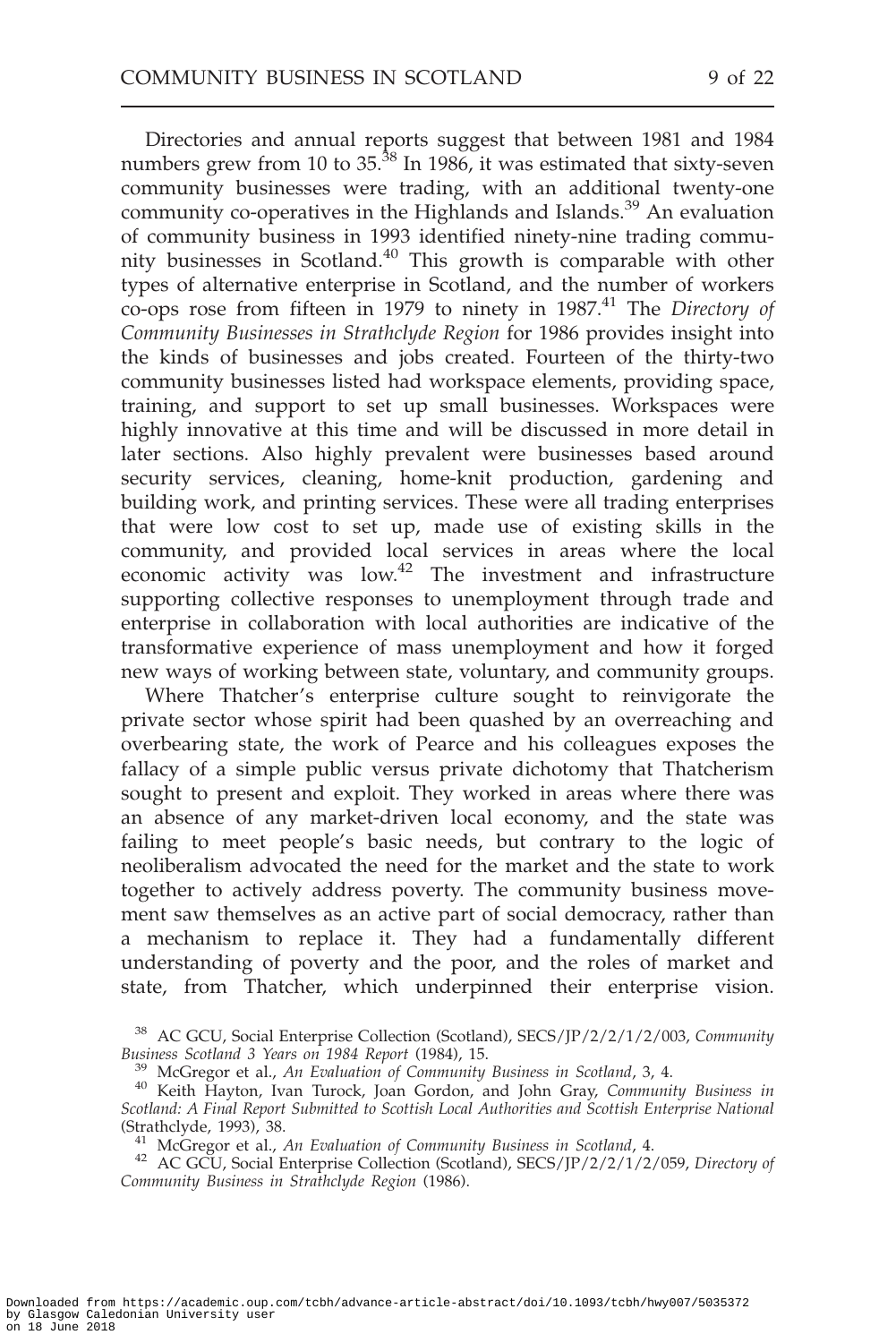However practitioners were acutely aware that this distinction could be difficult to communicate.

In 1993, John Pearce wrote that the name community business had been a compromise over their preferred term 'community enterprise'. Upon hearing that Jim Prior, Thatcher's Secretary of State for Employment, had adopted the name 'community enterprise programme' for a temporary employment scheme, Pearce and his colleagues immediately changed the term they had been using.<sup>43</sup> The necessity to distance their practice from Thatcherism was also apparent in practitioners' oral history testimony. For example, Colin Roxburgh retold an anecdote about government officials visiting community businesses as the success of the movement grew, and they became an example of how community work could alleviate the worst effects of economic recession. He explained how the emissaries were not sure if their work represented a vanguard of communism or the epitome of Thatcher's enterprise culture:

Probably in about '84/'85 we had an emissary from Downing Street come up to look at what we were doing...I remember taking them out to Possil and showing them what we were doing there and coming away very, very perplexed. They said on their way out, they said 'this is fantastic but we're not sure if it's Capitalism or Thatcherism or Communism'. They couldn't work it out. They were definitely perplexed.<sup>44</sup>

The retelling of this anecdote highlights Roxburgh's awareness of the tensions that evoking a co-operative model of enterprise could provoke. Although they took up positions at opposite ends of the political spectrum, in putting their ideas into practice in the 1980s, the community business movement would encounter and have to grapple with Tory enterprise culture in various forms. Fundings through the Urban Aid and Manpower Services Commission (MSC) schemes, such as the Community Programme, were valuable sources of capital for some nascent community businesses. Dealing with the ever-shifting funding landscape of job creation schemes and enterprise programmes became increasingly difficult to manage while maintaining mutual values.

#### Practice: A Community Approach to Economic Development

In their oral histories, community workers Alan Tuffs and Colin Roxburgh reflected the sense of possibility in the late 1970s and early

<sup>&</sup>lt;sup>43</sup> Pearce, At the Heart of the Community Economy, 31.<br><sup>44</sup> Colin Roxburgh interviews with author, GCU, Glasgow, 1 December 2015.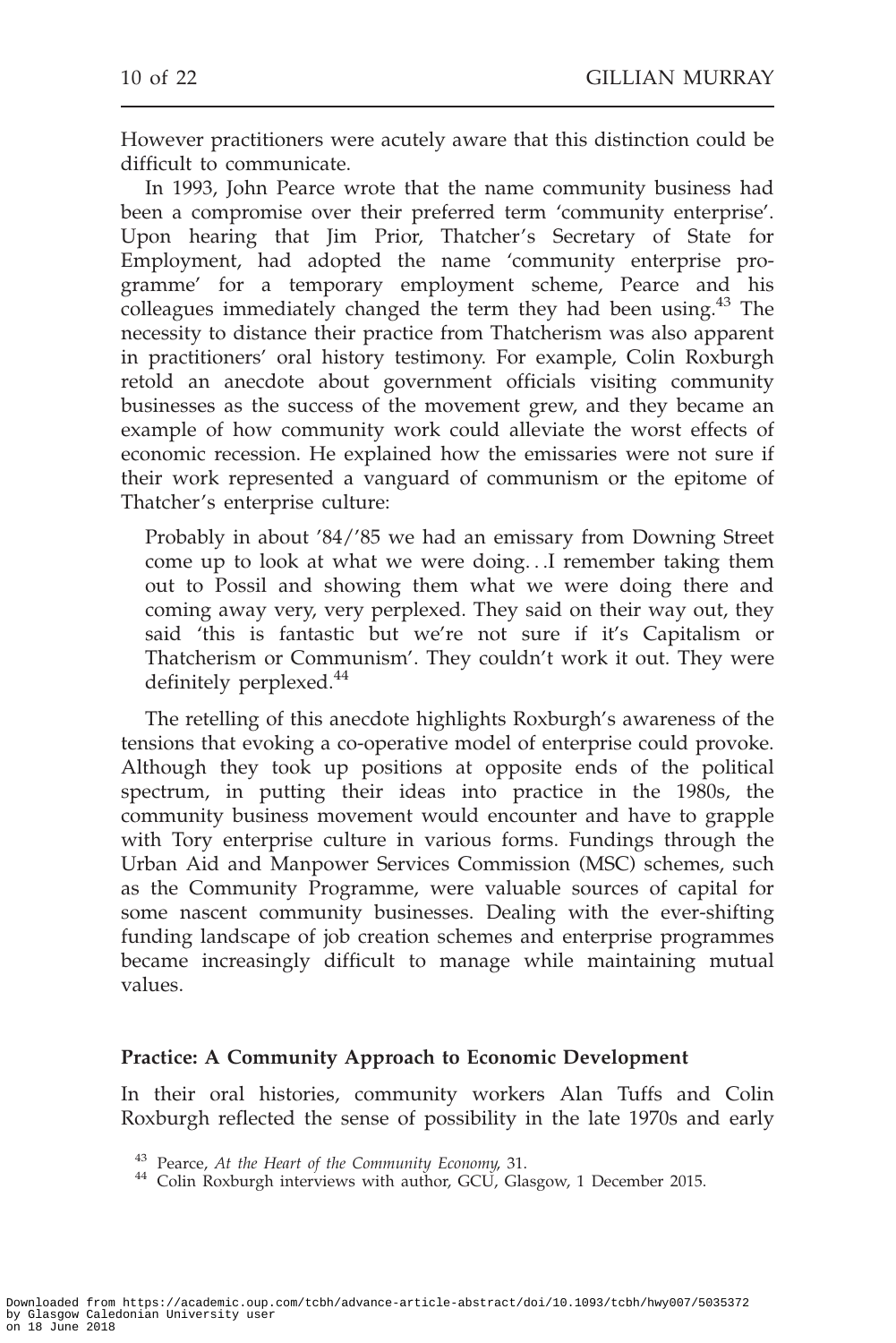1980s, even in the face of social and economic depression. For Tuffs, community meetings were 'part of the zeitgeist of the time', explaining: 'people were receptive to the idea of communities getting together to tackle some of the issues raised by large-scale unemployment and disadvantage'.<sup>45</sup> Tuffs retelling of his experience of this time resonates with analysis of the 1970s as a time where personal liberation was finding collective expressions.46 Nevertheless, for all their optimism, practical experience of community youth work and development work meant that those drawn into the movement knew that communities did not just need jobs but needed the know-how and confidence to do a job.<sup>47</sup> This section investigates at the practice of community business in more detail and the multifunctional model they attempted to develop in the organizations they established. It also looks at the types of funding they secured and the challenges this created. Finally it evaluates one community business in detail to provide an analysis of the support they provided to members of the community looking to set up new businesses.

Community businesses were frequently not just individual organizations but support systems. For example, Ferguslie Park Community Holdings (Paisley) was an umbrella company that supported several trading initiatives, including a workspace, a company that provided stone cleaning and restoration services, and a hairdresser's shop. The Holding company was regulated by a community board, and community business practitioners provided support for community members who were interested in starting small businesses, which were limited by guarantee. This included help to access funding and training. The aim was not only to provide jobs but to 'regenerate the Ferguslie local economy and environment<sup>'.48</sup> This was comparable to Possil Community Business Ltd and Barrowfield Community Business. All these initiatives had businesses that repaired local housing, manufactured gates, provided security services, and/or provided gardening services. The precise mix of companies reflected the people involved and the skills that could be drawn upon.

Temporary job creation schemes were also used by a number of community businesses. However, discussing their lobbying activities in a report from 1984, community business practitioners complained that the MSC had designed the Community Enterprise Programme and its successor the Community Programme 'to prevent groups converting temporary jobs into permanent ones', because they were prohibited

 $^{45}$  Alan Tuffs interviews with author, West Calder, 23 February 2016.<br> $^{46}$  Emily Robinson et al., 'Telling Stories about Post-War Britain', 278.<br> $^{47}$  Colin Roxburgh interviews with author, GCU, Glasgow, 1 December Community Business Limited, Annual Report (1985/1986).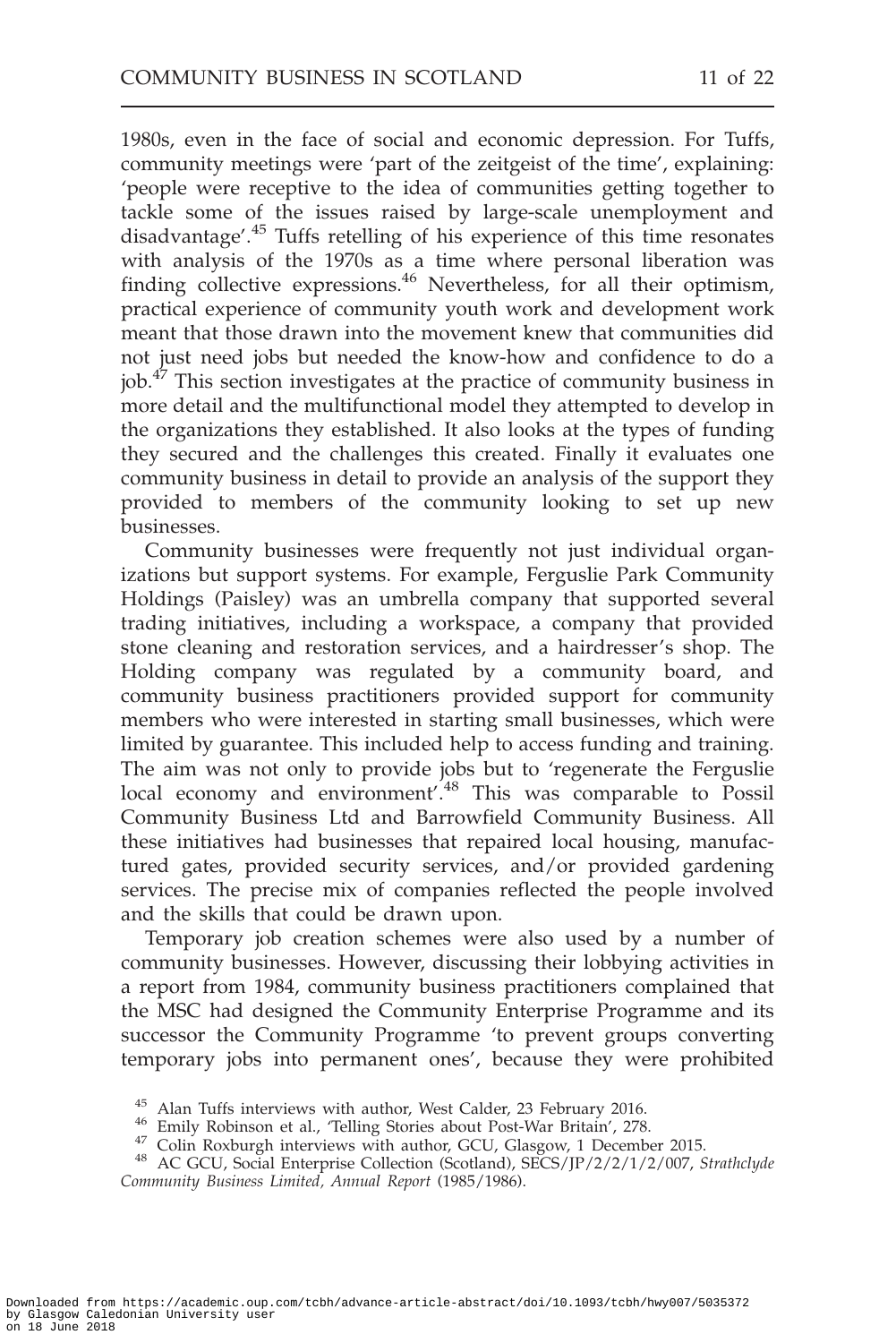from reinvesting profits generated from MSC schemes.<sup>49</sup> This conflict of interest was expressed more clearly by Alan Tuffs. While large-scale government initiatives felt productive and easy to work with at first, as the years progressed practitioners felt they were more restrictive. In 1983, Alan Tuffs, a trained architect, drew up plans to convert derelict co-op buildings in West Calder (West Lothian) for use as workspaces. He worked closely with John Pearce on this project first as a volunteer and eventually as the salaried manager of West Calder Workspace:

We were successful in getting money from something called Voluntary Projects Programme, which was a subset of the Manpower Services Commission...I remember that the target, we had £30,000 a year, which in 1985 sounded like quite a lot of money and our target, the target that we were set by Manpower Services Commission was that we should get six people into full-time employment, either self-employed or whatever in a year, because at that time they recognised or they reckoned that it cost £5,000 a year to keep somebody on the dole. Therefore if we got six people off the dole and into employment we were paying for ourselves. The lesson of course is that targets diminished, diminished, and diminished, so that over the years, by the fourth year of that funding we still had £30,000, but we had to get 30 people into employment rather than six. So meeting those targets became even more and more onerous and difficult.

It is at this point that the alternative vision of enterprise culture as set in motion by the community business movement came into conflict with the Thatcherite vision. The Thatcher government aimed to encourage enterprise to reduce state expenditure, based on their view of a new welfare consensus.<sup>50</sup> However the community business movement saw their practice along social democratic lines and therefore running alongside and complementing the work of the state. Practitioners were caught between recognizing the limitations of their work and scaling up their practice to capture available funds.

Despite the tensions around funding, the community business practitioners felt that they had provided meaningful support to community members. The experience of Susan McGinlay, a founding member of an industrial cleaning company, Kleencare, established in 1985, supports this claim. The company was based in Possilpark, North Glasgow. A Vocational Training Programme was used to train McGinlay and four others in industrial and domestic cleaning, and they started

<sup>50</sup> Jochen Clasen, 'Towards a New Welfare State or Reverting to Type? Some Major Trends in British Social Policy since the Early 1980s', The European Legacy, 8 (2003), 574.

<sup>&</sup>lt;sup>49</sup> AC GCU, Social Enterprise Collection (Scotland), SECS/JP/2/2/1/2/003, Community Business Scotland 3 Years on 1984 Report (1984), 8.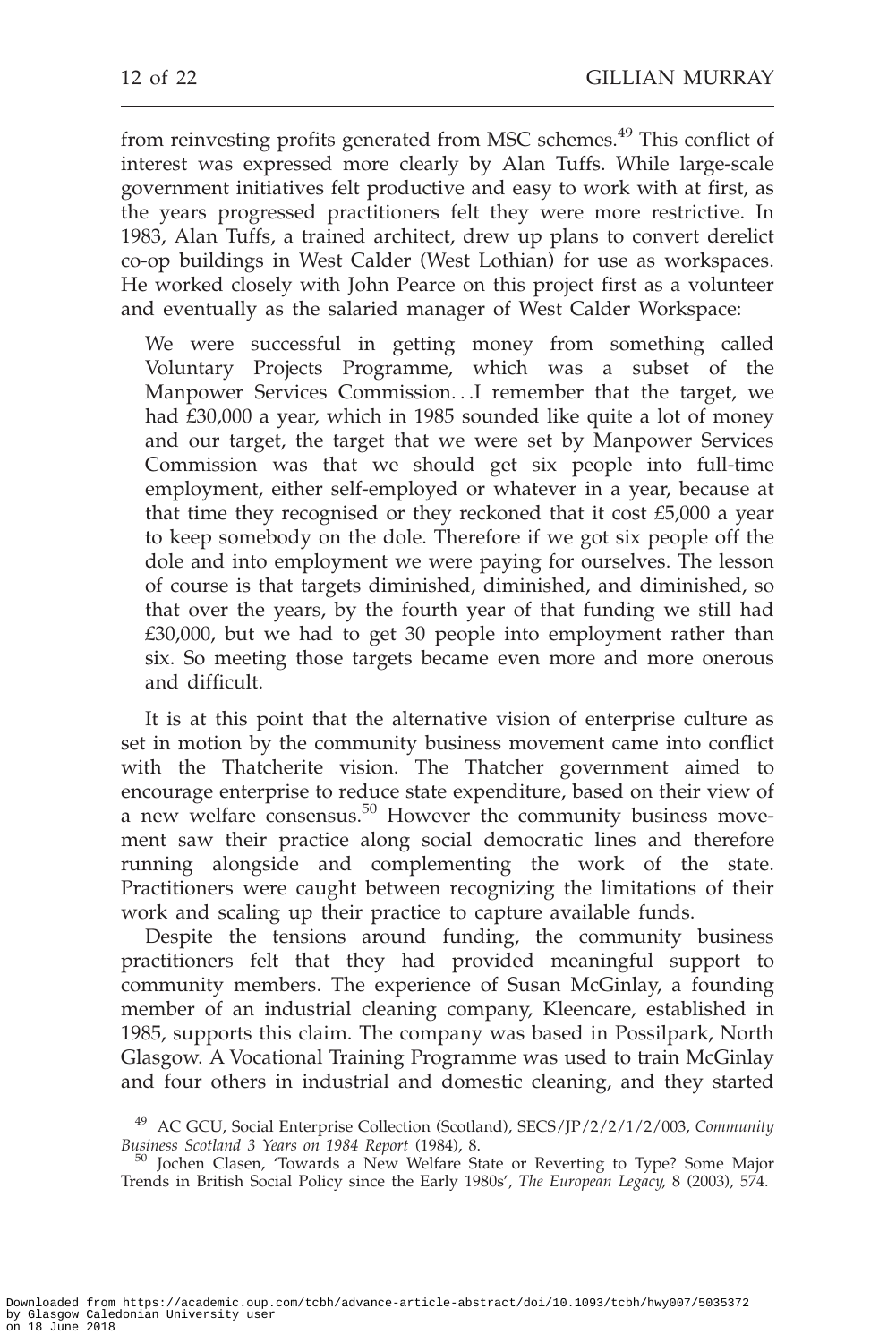trading later that year. McGinlay described the process in an oral history interview:

We had quite a few interviews with different people within Strathclyde Community Business to see if it was a viable idea...They felt we were quite committed in going in with Possil Community Business. It seemed logical for the north of the city and that's how we started...We did training at the college. We went and got some skills, some additional skills. Practical, sensible help. You think I will go and clean a house, but there's certain criteria that has got to be met and that was a really great turning point for us. I think we also, we started to get a real sense of worth. You felt this is actually going to happen. $51$ 

The sense of worth described by Susan resonates with the self-help aspirations of the time. It shows how the support and training she received through SCB helped give her confidence to start the business. Starting Kleencare also provided her family with valuable income because her husband's poor health meant he was unable to work. Susan left Kleencare in 1987 to become the first Commercial Manager of Possil Community Business. In an interview printed in the SCB annual report for 1986/1987, she discussed how important it was for Community Business boards to understand the philosophy of community business, saying: 'it's not about self-interest, but community benefit'.<sup>52</sup> This belief shaped Susan's approach to the practice of community business throughout her long career, she reflected:

A lot of the people that worked with us went on to do their own things, so you enabled a lot of people... To my mind it was such a great idea. It was such a proud moment when you look back and you think my god all the work that we have created in this area. It rejuvenated quite a lot of people, it really did. It was a turning point for many of them, who started to see what they could do and what they were worth, rather than being told: 'oh you come from Possil or Milton, and you are scum, and you are this and you are that'. The commitment was amazing.<sup>53</sup>

Susan also talked about how having other community businesses operating in the area meant she had others to turn to when she hit a new challenge.<sup>54</sup> Susan had previously organized play groups and been an active member of her community. The support and training she

<sup>&</sup>lt;sup>51</sup> Susan McGinlay interviews with author, Glasgow, 11 May 2016.<br><sup>52</sup> AC GCU, Social Enterprise Collection (Scotland), SECS/JP/2/2/1/2/009, *Strathclyde*<br>*Community Business Limited, Annual Report* (1986/1987), 8.

 $^{53}$  Susan McGinlay interviews with author, Glasgow, 11 May 2016.  $^{54}$  Susan McGinlay, Glasgow, 11 May 2016.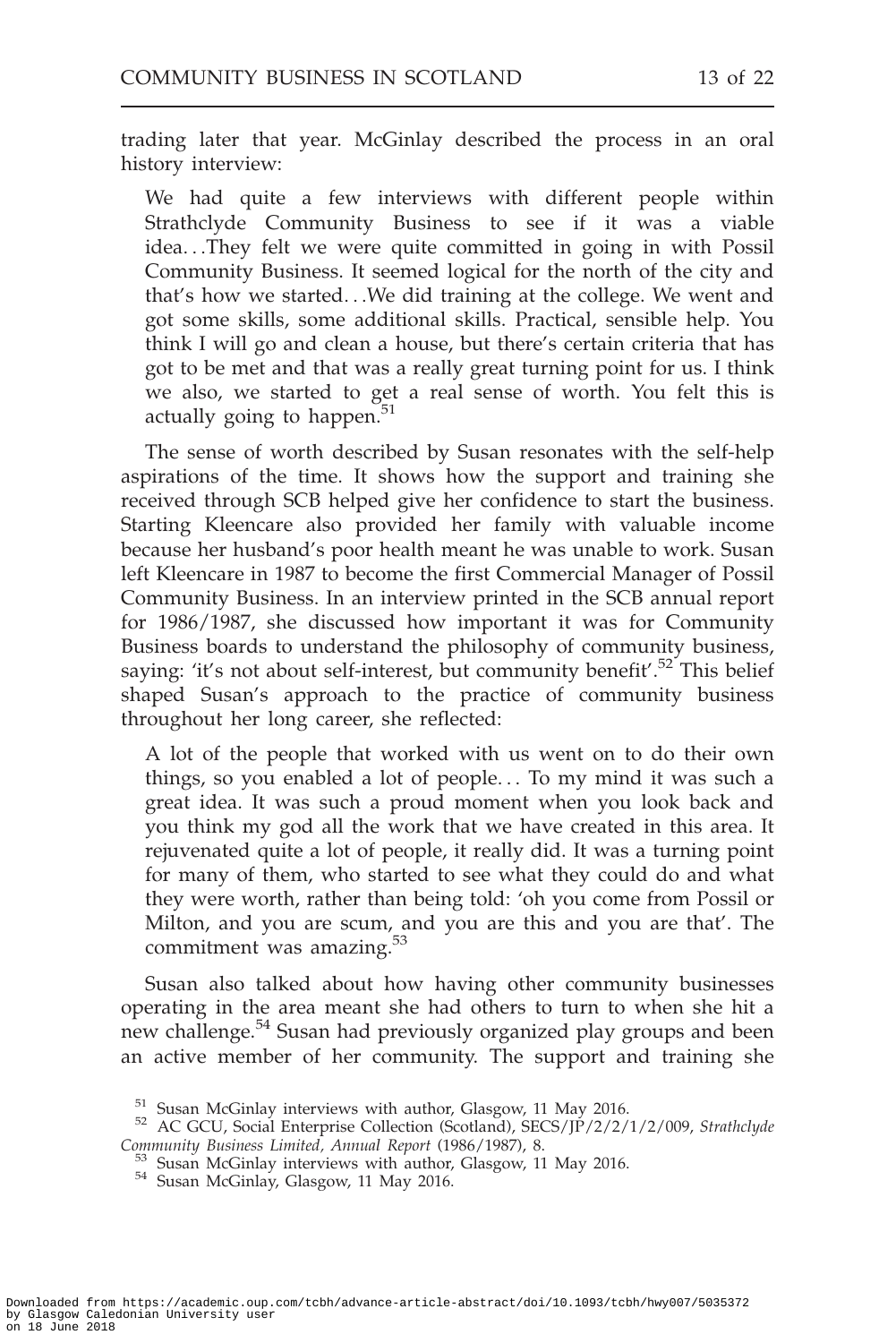received as part of Possil Community Business allowed her to channel her energies in a new direction. Kleencare and the other businesses she supported generated income, provided services, and created jobs for herself and others in the community. This is the point that set the activities of community business apart from regeneration schemes and Community Partnership programmes, which have been criticized for working in silos and only paying lip service to community engagement with no real transfer of power from state to community.<sup>55</sup> The experience that Susan described reveals what was distinctive about community business and its capacity to generate new relationships, skills, and organizations, which connect the movement to broader trends in the changing fabric of Scottish civil society.

Recent historical research has stressed that societal action has not declined since the Second World War, but rather boundaries between the state and civic society have continued to shift, at times provoking tensions as well as collaboration.<sup>56</sup> The practice of building a community movement to address social problems echoed the Victorian mutualism of the co-operative movement and friendly societies that had diminished in influence in the voluntary sector in the early twentieth century but surfaced in new forms in the latter decades.<sup>57</sup> Alongside a commitment to mutualism, the use of state funding to develop and maintain aspects of community business resonated with developments in the voluntary sector in the 1960s, where organizations carefully positioned themselves as part of new social movements but strategically engaged with the state.<sup>58</sup> A key characteristic of the voluntary action in the second half of the twentieth century has been the ability of organizations to identify gaps in welfare provision and use their activity to attempt to ameliorate their effects on those disadvantaged by the lack of state provision.<sup>59</sup> Arguably, community business identified a 'gap' in the capacity of poor communities to generate economic activity. They provided a vehicle to ameliorate civic action fragmented by the loss of core industries associated with their localities or grow civic action in new directions in

<sup>55</sup> David Donnison and Alan Middleton, Regenerating the Inner City, 183–5; Chik Collins 'Applying Bakhtin in Urban Studies: The Failure of Community Participation in the Ferguslie Park Partnership', Urban Studies, 36 (1999), 73–90.

 $56^{\circ}$  Pat Thane, 'The ''Big Society'' and the ''Big State'': Creative Tension or Crowding Out?', Twentieth Century British History, 23 (2012), 408–29.

<sup>57</sup> Alison Penn, 'Social History and Organisational Development: Revisiting Beveridge's Voluntary Action', in Colin Rochester, George Campbell Gosling, Alison Penn, and Meta Zimmeck, eds, Understanding the Roots of Voluntary Action: Historical Perspectives on Current Social Policy (Brighton, 2011), 23–6.

<sup>58</sup> Virginia Berridge and Alex Mold, 'Professionalisation, New Social Movements and Voluntary Action in the 1960s and 1970s', in Matthew Hilton and James McKay, eds, The Ages of Voluntarism: How We Got to the Big Society (Oxford, 2011), 114–34.

Thane, 'The "Big Society" and the "Big State"', 408–29.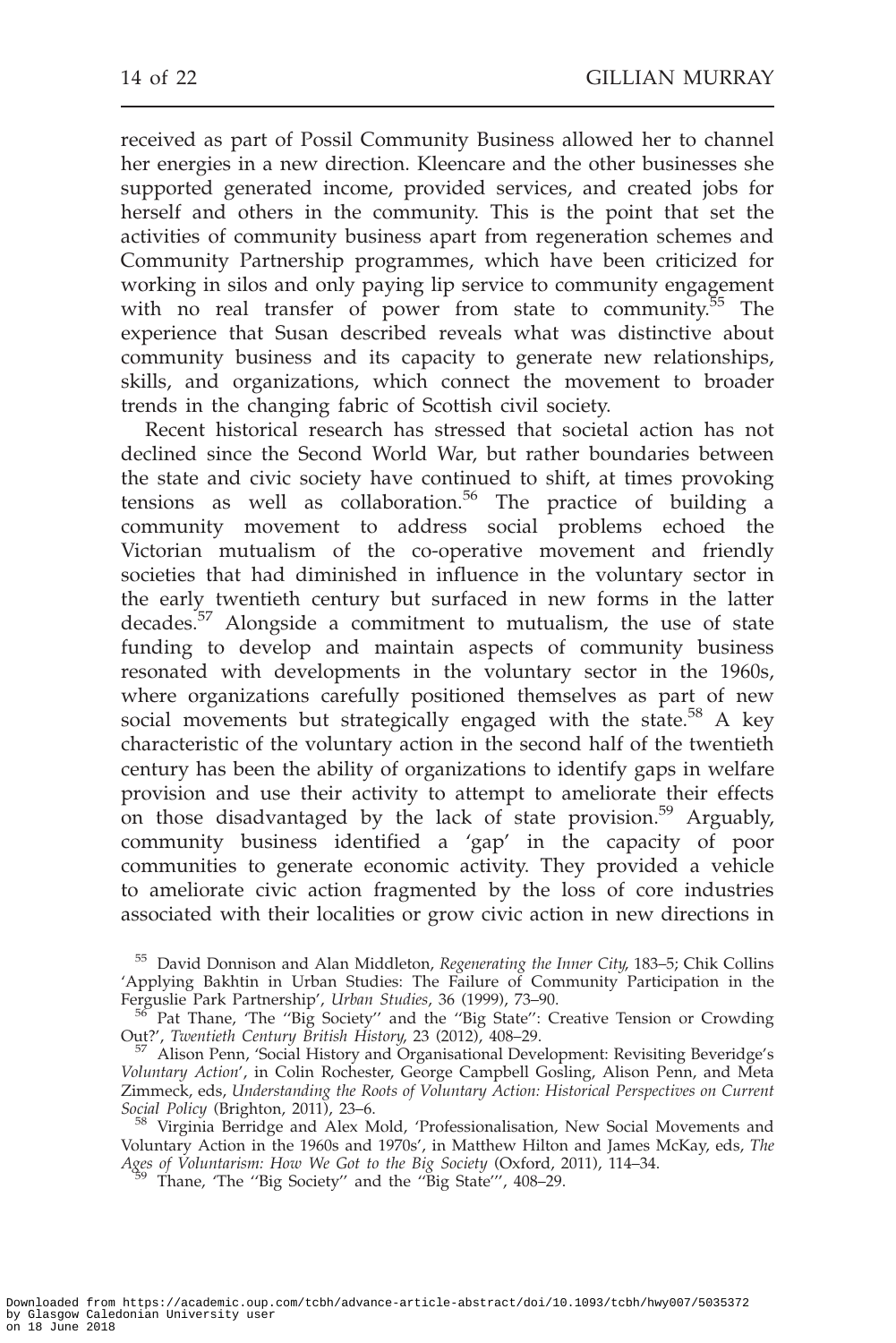peripheral housing estates. Historian Michael Finlay has suggested that Scottish civil society was a myth generated in the 1990s and retrospectively applied to the 1980s to give it historical coherence. $60$ The evidence presented here suggests that Scottish civil society was not mythical but evolving from new forms of collaboration between local government and community groups. Nevertheless, like voluntary organizations who could find their independence compromised because of their need to use state funding, $61$  their existence was often precarious. Thus just as community business should have come of age in the late 1990s with the election of New Labour and their aspiration to forge a third way, the movement began to fragment.

#### Fragmentation: Community Business in the 1990s

The optimism that surrounded the community business movement in the late 1980s began to fade in the 1990s. From 1996, Scotland's regional and district councils were restructured into unitary local authorities, disturbing many of the relationships that community business practitioners had established within the previous two-tier system. Urban Aid funding, which had been an important source of capital for the movement, was also restructured.<sup>62</sup> The movement experienced two high-profile scandals in its well-established organizations in Ferguslie Park and Barrowfield with accusations of accounting fraud and possible connections to local drug dealing. In addition, some contemporary assessments of their work suggested a failure to live up to promises and a need for a move from a community development to a business model.<sup>63</sup> Criticism also came from communities themselves. In her memoirs, Easterhouse community activist Cathy McCormack did not see community business initiatives such as Heatwise as a valuable part of the struggle of tenants against poor quality, damp housing but as a group operating according to their own interests.<sup>64</sup> The cultural battle at the heart of enterprise culture has been as influential as its use as a vehicle for economic and institutional reform.<sup>65</sup> This section picks up on the cultural battle between 'individualistic' and 'collectively' based

 $60$  Richard Finlay, 'Thatcherism, Unionism and Nationalism: A Comparative Study of Scotland and Wales, in Jackson and Saunders, eds, *Making Thatcher's Britain*, 175, 176.

<sup>63</sup> Hayton et al., *Community Business in Scotland*.<br><sup>64</sup> Cathy McCormack with Marian Pallister, *The Wee Yellow Butterfly* (Glendaruel, 2009),<br>53.

 $\frac{35}{65}$  Russell Keat, 'Introduction: Starship Britain or Universal Enterprise?', in Keat and Abercrombie, eds, Enterprise Culture, 1–17.

<sup>&</sup>lt;sup>61</sup> Thane, 'The "Big Society" and the "Big State"',  $408-\frac{2}{9}$ .<br><sup>62</sup> Nicholas Fyfe and Christine Milligan, 'Space, Citizenship, and Voluntarism: Critical Reflections on the Voluntary Welfare Sector in Glasgow', Environment and Planning A, 35 (2003), 2077.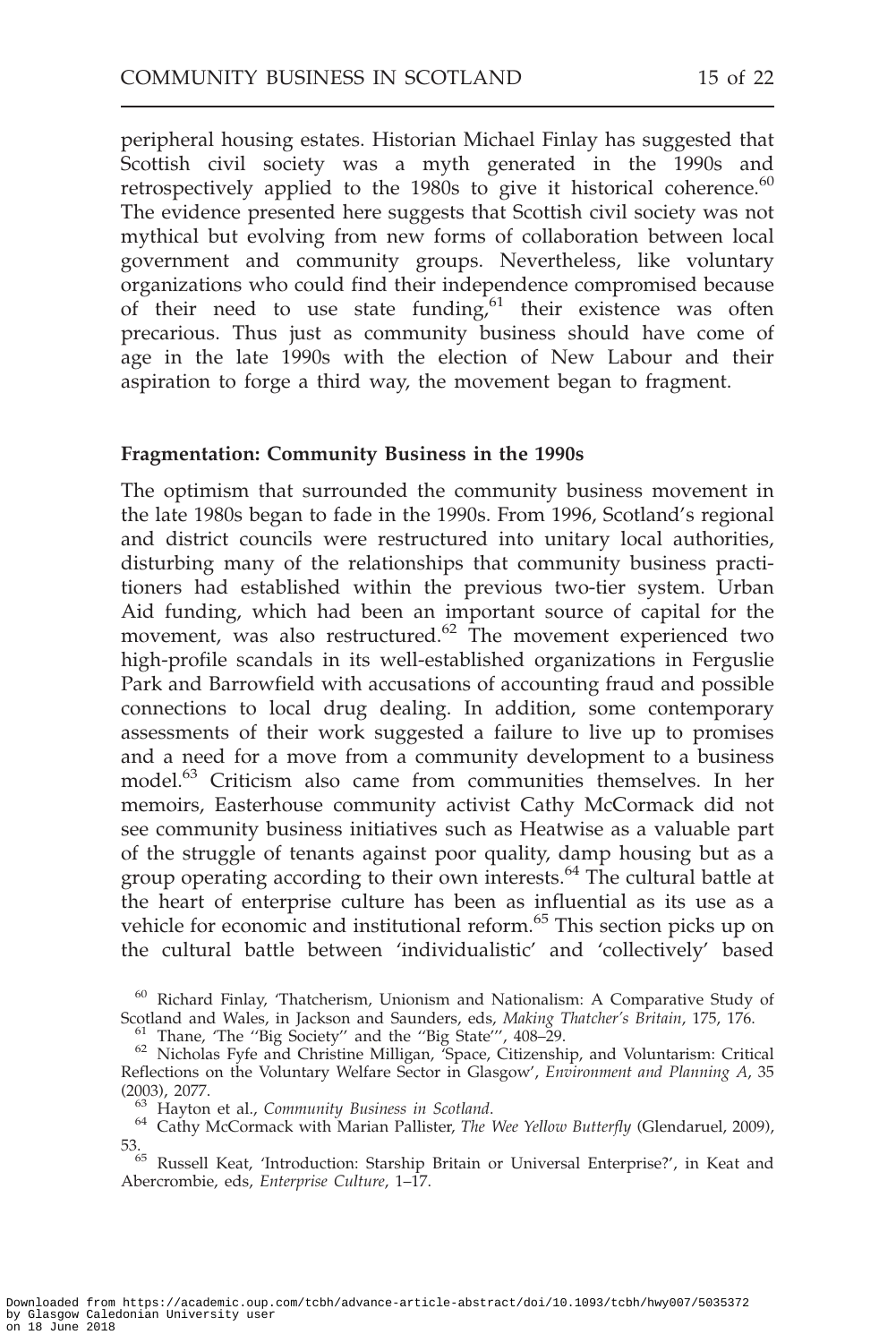forms of enterprise in the 1990s and compares the fates of three community businesses to provide a reinterpretation of the legacy of community business.

A set of reports from the 1990s reflects how support was shifting away from the collectively organized and community developmentbased forms of community business at this time. The first unfavourable review of community business was published in March 1993 by the Centre for Planning at the University of Strathclyde. It suggested that many community businesses were not commercially viable and too reliant on local authority funds. It also regarded the community development aspects and social objectives of community business work as overcomplicating their business model.<sup>66</sup> Keith Hayton, one of the authors of the original report, then went on to publish further critical reviews in 1997 and 2000. Again these articles suggested that community business was costly and failing to deliver. Hayton advocated that a revised model of community business provided the only hope for the future of the movement. This was based on Tayside Community Business (Dundee) established in 1992 with an emphasis on its top-down rather than bottom-up business model. For example, Pacino, an Italian Deli, was established in 1994 in the affluent town of Broughty Ferry on the outskirts of Dundee; a handful of employees from 'social priority areas' within the city were given training there, although permanent jobs were not guaranteed.<sup>67</sup> Therefore, rather than aiming to develop enterprises in an area of low economic activity, the Tayside model sought to recruit residents from 'target areas' to work in the businesses established in more affluent areas of Dundee.<sup>68</sup> Thus there was pressure for the movement to compromise on its social aspirations and prioritize its business credentials. The battle to maintain a collective focus within the community business model can be traced by comparing the fates of three community businesses, namely, Govan Workspace, West Calder Workspace, and Greenock Employment Action Group.

Govan Workspace, established in 1981 and still operational, is arguably the movement's greatest success story and an example of community business in its purest form. Located in one of Glasgow's former ship building communities, it was Scotland's first experiment in managed workspaces. Derelict buildings in Govan were acquired and converted into small workspace units that could be let on flexible terms, with the idea of attracting small business start-ups to the area. The

<sup>&</sup>lt;sup>66</sup> Hayton et al., *Community Business in Scotland*, 102.<br><sup>67</sup> AC GCU, Social Enterprise Collection (Scotland), SECS/JP/2/2/1/2/035, *The* Whitbread Library of Community Business Profiles: Examples of Economic Self-Help in

<sup>&</sup>lt;sup>68</sup> Hayton, Delivering Promises?, 110, 111.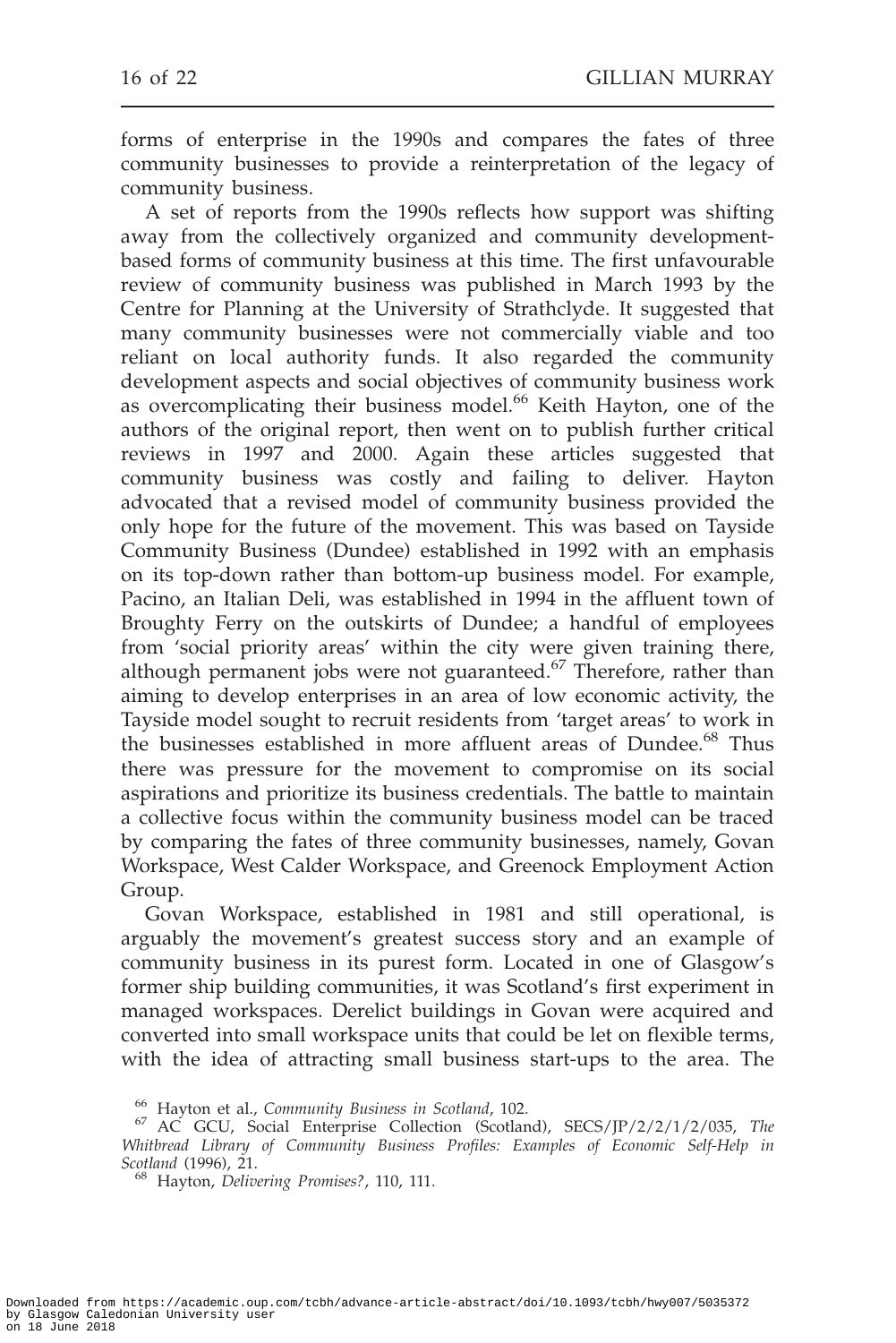Workspace also provided training and advice services for those interested in starting up businesses. The longevity of Govan Workspace has been attributed to their ability to purchase the buildings they managed and use them as a fixed assets against which they could borrow money. Despite Govan Workspace being held up as a glittering example of community business, managers Pat Cassidy and Rosemary Swords were reluctant to be labelled as part of the movement. They were much more comfortable positioning themselves as community campaigners.<sup>69</sup> Critical of what they described as 'the poverty industry', they have become a relatively small scale but permanent focal point for community action in area that has been 'initiatived to death'.<sup>70</sup> For example, more recently Govan Workspace has funded and coordinated environmental campaigns and established heritage projects in the area. The income from operating the workspaces is not what drives the organization but is a means to an end to provide the funds for their social and civic mission. The position of Cassidy and Swords provides insight into the intra-movement tensions surrounding the definition of community business and how organizations adapted to suit their particular circumstances.

The history of Govan Workspace can be contrasted with that of West Calder Workspace. West Calder is a former mining town located west of Edinburgh. Inspired by the initiative in Govan, a public meeting was called in West Calder in 1983 where Alan Tuffs and John Pearce proposed to use the disused co-op buildings in the centre of the town to create the Workspace. Like Govan Workspace, they intended to create low-cost units that could support local people to develop their own businesses. With the assistance of the West Lothian District Council and an Urban Aid grant, the first workspaces were completed by September 1984. By the late 1980s, the West Calder Workspace was run alongside West Calder Employment Opportunities Trust and West Calder Community Enterprises. These additional arms provided training and direct employment opportunities, respectively. Many of those coming to West Calder workspace had been made redundant from work in the shale mines, and then subsequently from British Leyland, and were in need of sustained support to rebuild their lives.

A report looking into the closure of the workspace cited three central critical factors. First, the annual Urban Aid programme grant of £30,000 per annum came to an end. Second, the local council then reviewed the rent it was receiving for the space and decided in the light of the significant improvements made to the buildings that it would charge a commercial rent of £25,000 per annum. Third, a national recession and

 $^{69}$  Pat Cassidy and Rosemary Swords interview with author, Govan, 11 May 2016.  $^{70}$  Pat Cassidy and Rosemary Swords, Govan, 11 May 2016.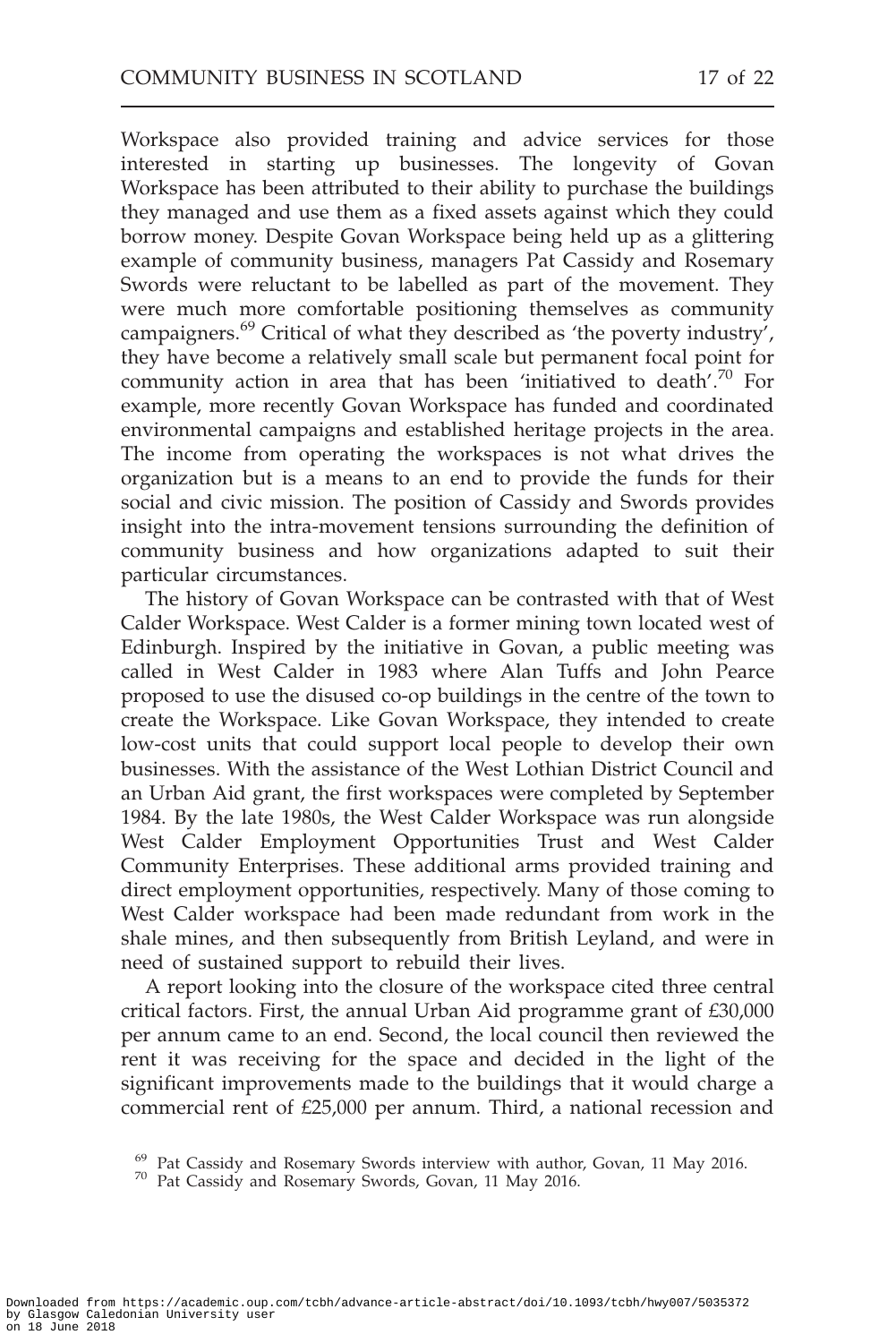steep rise in interest rates resulted in a decline in occupancy of the workspace.<sup>71</sup> The end of the Urban Aid grant had been expected by the workspace; however, the decision of the council to charge a commercial rent for the buildings was the cause of considerable upset and debate. From the perspective of the community business practitioners, they had secured appropriate funding and made improvements to the buildings that had allowed them to establish a functioning enterprise. From the council's perspective the funding that the workspace received to do this work was facilitated by the council, and therefore the project belonged to the council. Therefore at the end of the Urban Aid grant if the community business practitioners wanted to remain in the building, they had to pay the council the going rate. The complex relationship with the local council and the resulting tensions around the ownership of the workspace at the heart of the demise of West Calder Workspace illustrate a broader trend in community business at the time. When the freedom and funding that had bolstered the movement in the 1980s contracted, there was less 'wiggle room', as Tuffs described it, for sympathetic members of the local councils to back experimental projects.<sup>72</sup> Tuffs left and the council took over the running of the workspace.

Greenock Employment Action Group (est. 1987) based on the Inverclyde coast restructured and became Inverclyde Community Development Trust in 1996. This was not an easy transition, especially because Managing Director Jim Bristow felt the Trust was based on a top-down model of management and risked losing links with the community. He believed that the 'attrition of local government' limited the capacity of his organization for quality community development work.<sup>73</sup> Whereas Pat Cassidy and Rosemary Swords saw it as a matter of pride that they had not been 'chameleons',<sup>74</sup> Jim Bristow used the exact same term to underscore his organization's success: 'I quite liked the notion of chameleon, I thought that was pretty positive, I think that denotes a survivor'. He explained how a local Labour party candidate running for election at the Scottish Parliament at Holyrood, Edinburgh had used the term to describe his organization:

And she said, 'I've always admired you from a distance because your organisation's almost chameleon like, it blends in but it also knows when to change. And it knows instinctively when things are about to change. You're ahead of the game, every time you're ahead of the game'. And I kind of thought, I don't know about that, I

 $^{71}$  John Pearce, Learning from Failure: Lessons in How to Strengthen and Build the Social Enterprise Sector (Edinburgh, 2005), 19–26.

<sup>22</sup> Alan Tuffs interviews with author, West Calder, 23 February 2016.<br>
<sup>73</sup> Jim Bristow interviews with author, Greenock, 27 April 2016.<br>
<sup>74</sup> Pat Cassidy and Rosemary Swords interview with author, Govan, 11 May 2016.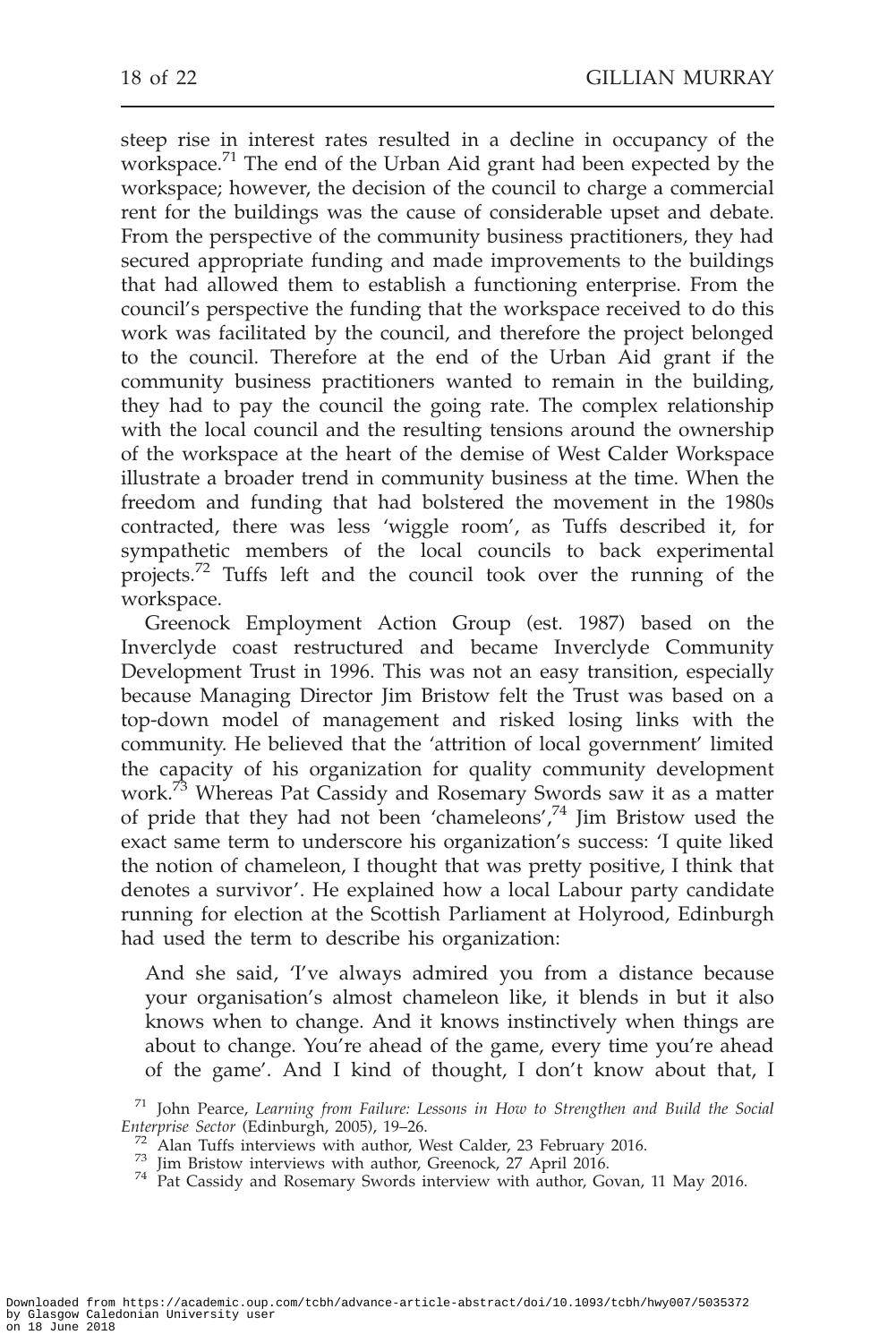always think, you know, I'd had two pints, so I wasn't sure. But I think that's probably a fairly accurate kind of description...I wouldn't be uncomfortable with that as an epitaph.<sup>75</sup>

The reference to 'chameleons' arose, unprompted, in two separate oral history recordings. The different inflections of the term are again indicative of some of the points of debate within the movement. In both cases the participants used the metaphor to justify the directions in which they steered their organizations in the 1990s. Although it is worth noting that while Jim Bristow embraced the 'chameleon' description, he argued that he was doing the same work in 2016 as he had started in 1986, creating employment and training opportunities for those furthest away from the labour market. For Bristow, the demographics of his beneficiaries and routes to funding had changed but not his social mission.<sup>76</sup>

The trajectories of the three community businesses described above reveal the complex interplay between values and access to funding that informed the actions of these organizations. Individual community businesses drew different fault lines when it came to remaining with the community business vision or adapting to a changing funding and support landscape. Changes were apparent within the movement's infrastructure. In 1995, SCB changed to Community Enterprise in Strathclyde with a new focus on project development and contract work. While some community businesses did manage to make this transition, they tended to be the larger organizations with capacity and experience to write bids. It is in this context that social enterprise began to gain currency in Scotland. In analysing the effects of New Labour policy and their promotion of the third sector, Pete Alcock describes how there was nothing especially new about the mixing of state and market practice advocated, but the celebration of it brought it into the mainstream.77 However community business was not one of the winners in this transition from vertical to horizontal support.<sup>78</sup>

The changes in the 1990s were disparagingly referred to by Tuffs as a turn to 'contract culture' that, for him, reflected a wider cultural change from collectivism to 'loads-a-money'.<sup>79</sup> His sentiments were echoed by Colin Roxburgh and Alan Kay, which is symptomatic of a general feeling among the practitioners that while changes in funding and the structure of local authorities did not help, the battle they lost was a cultural one. For these community workers invested in the power of the

<sup>&</sup>lt;sup>75</sup> Jim Bristow interviews with author, Greenock, 27 April 2016.<br><sup>76</sup> Jim Bristow, Greenock, 27 April 2016.<br><sup>77</sup> Peter Alcock, 'Voluntary Action, New Labour and the "third sector"', *The Ages of*<br>Voluntarism: How We Got

The Alcock, 'Voluntary Action, New Labour and the "third sector"', 164.  $\frac{78}{79}$  Alan Tuffs interviews with author, West Calder, 23 February 2016.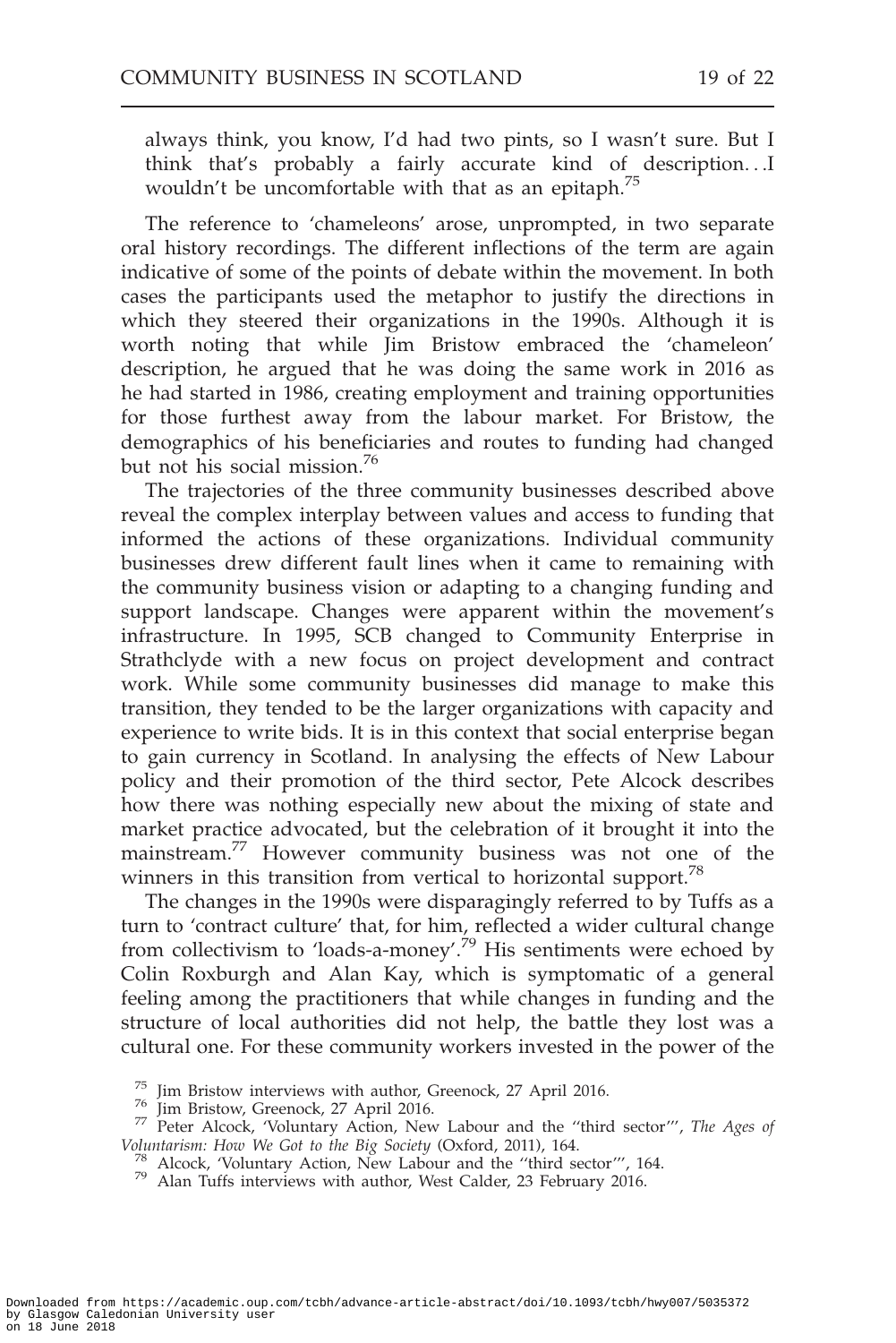collective their ideas appeared to be swept aside by a rising tide of individualism. However recent historical analysis has revealed just how hard Thatcher had to work to fight 'powerful trends which appeared to be entrenching socialist collectivism'. $80$  This reinterpretation of the relationship between individualism and collectivism in the late twentieth century provides the opportunity to offer an alternative interpretation of the legacy of community business. The power of some organizations to hold on to their original structure and values and others to reposition themselves and continue to influence the sector should be recognized. They provide important points of continuity amid the change.

### Conclusion

The latest census of social enterprise in Scotland, published in 2017, recorded that the three most widely reported obstacles that social enterprises identify as limiting their potential are lack of time for leaders to develop trading potential, insecure or declining grant funding, and increasing costs. These findings were consistent with an earlier social enterprise census published in  $2015$ <sup>81</sup> The scale of social enterprise, in terms of the number of operational organizations, 5,600, with an estimated total annual income of £3.8 billion illustrates the growth of the sector since the 1980s. However, the challenge of balancing trading opportunities with a social mission and accessing appropriate funding resonates with the oral history testimony of those worked in the community business movement 40 years ago. Beyond these perennial challenges, the legacy of the community business movement is visible in the infrastructure of Scottish social enterprise today. Long-standing organizations such as Community Enterprise in Scotland and Senscot have provided a strong lobbying force that has ensured that Scottish Government policy on social enterprise conforms to the Voluntary Code of Practice for Social Enterprise in Scotland, which maintains a tighter definition of social enterprise than in England, particularly around the redistribution of profits. $82$  This limits the capacity for organizations to distribute profits to owners, shareholders, or investors, instead reinvesting them in the business or the community.

However, what remains visible should not be the ultimate measure of the movement's success. What is more interesting from a historical

 $80$  Jon Lawrence and Florence Sutcliffe-Braithwaite, 'Margaret Thatcher and the Decline of Class Politics', in Jackson and Saunders, eds, *Making Thatcher's Britain*, 147.

 $\frac{1}{100}$  Class Politics', in Scotland: Census 2017,  $\frac{1}{100}$ ,  $\frac{1}{100}$ ,  $\frac{1}{100}$ ,  $\frac{1}{100}$ ,  $\frac{1}{100}$ ,  $\frac{1}{100}$ ,  $\frac{1}{100}$ ,  $\frac{1}{100}$ ,  $\frac{1}{100}$ ,  $\frac{1}{100}$ ,  $\frac{1}{100}$ ,  $\frac{1}{100}$ ,  $\frac{1}{100}$ 

[<sup>&</sup>lt;https://senscot.net/resources/se-code/: accessed 07/03/2018](https://senscot.net/resources/se-code/:accessed07/03/2018)>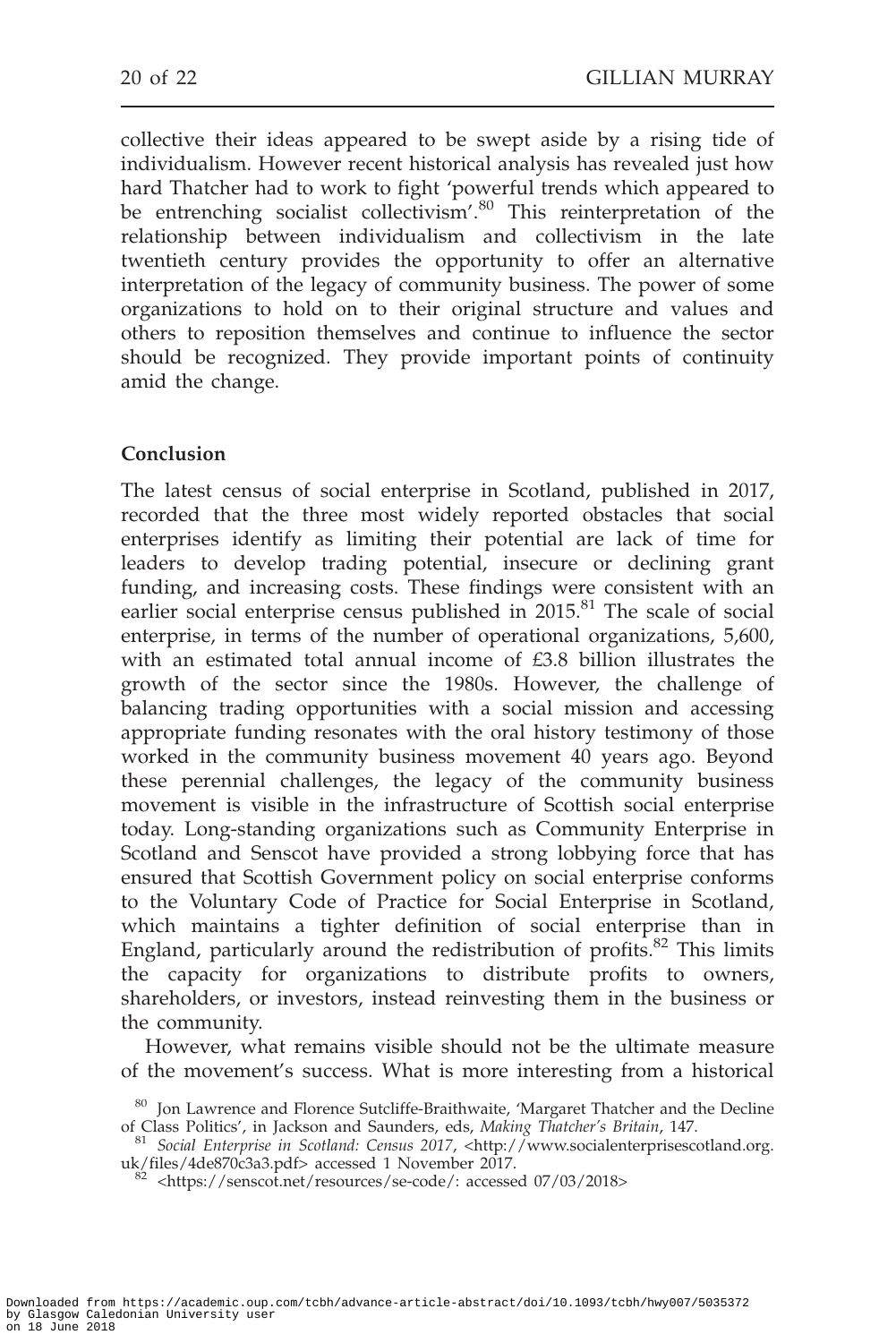perspective is not the ability to draw a direct line between community business in the 1980s and social enterprise today but the elements of community business that have fallen from view, which provide less tangible measures of success and require some work to recover. The use of 'enterprise' by the community business movement was not an endorsement of neo-liberal social policy that sought to promote private enterprise as a means to reduce the reach of the state. Indeed the success of community businesses depended on their ability to operate totally independently, or, more often, maintain a good working relationship with local authorities, as they negotiated the changing funding landscape. Where Thatcher's enterprise culture sought to reinvigorate the private sector whose spirit had been quashed by an overreaching and overbearing state, the work of Pearce and his colleagues exposes the fallacy of a simple public versus private dichotomy that Thatcherism sought to present and exploit. They worked in areas where there was an absence of any market-driven local economy, and the state was failing to meet people's basic needs but advocated the need for both market and state activity to address poverty. In community business the turn to 'enterprise' emerged out of, rather than in opposition to, a social democratic political culture.

The pioneers of the community business movement drew upon a rich heritage of efforts to trade in ways that prioritized social good, and further research is required to draw out more thoroughly how various regional enterprise cultures overlapped and their relationship to earlier comparable state interventions in the  $1930s$ .<sup>83</sup> Community business advanced an innovative model for community development in a time of acute social and economic crisis. The use of market principles that marked the community business out from other voluntary organizations has been controversial and has perhaps obscured the commonalities that the movement shared with the voluntary sector. Like their charitable counterparts, community business captured a zeitgeist for community action in the 1970s and identified a gap in the market of state provision in the capacity of poor communities to generate economic activity. What was truly distinctive about community business was their community outreach work and their attempts to build a model that would transfer power to communities to build and run organizations and services needed in their area.

This distinctiveness also provides the key to understanding the broader relevance of the movement for Scottish social history. This article has focused on how the loss of work and attempts to address the social and economic effects of unemployment prompted new directions

<sup>83</sup> Bernard Harris, 'Responding to Adversity: Government-Charity Relations and the Relief of Unemployment in Interwar Britain, Contemporary Record, 9 (1995), 529–61.